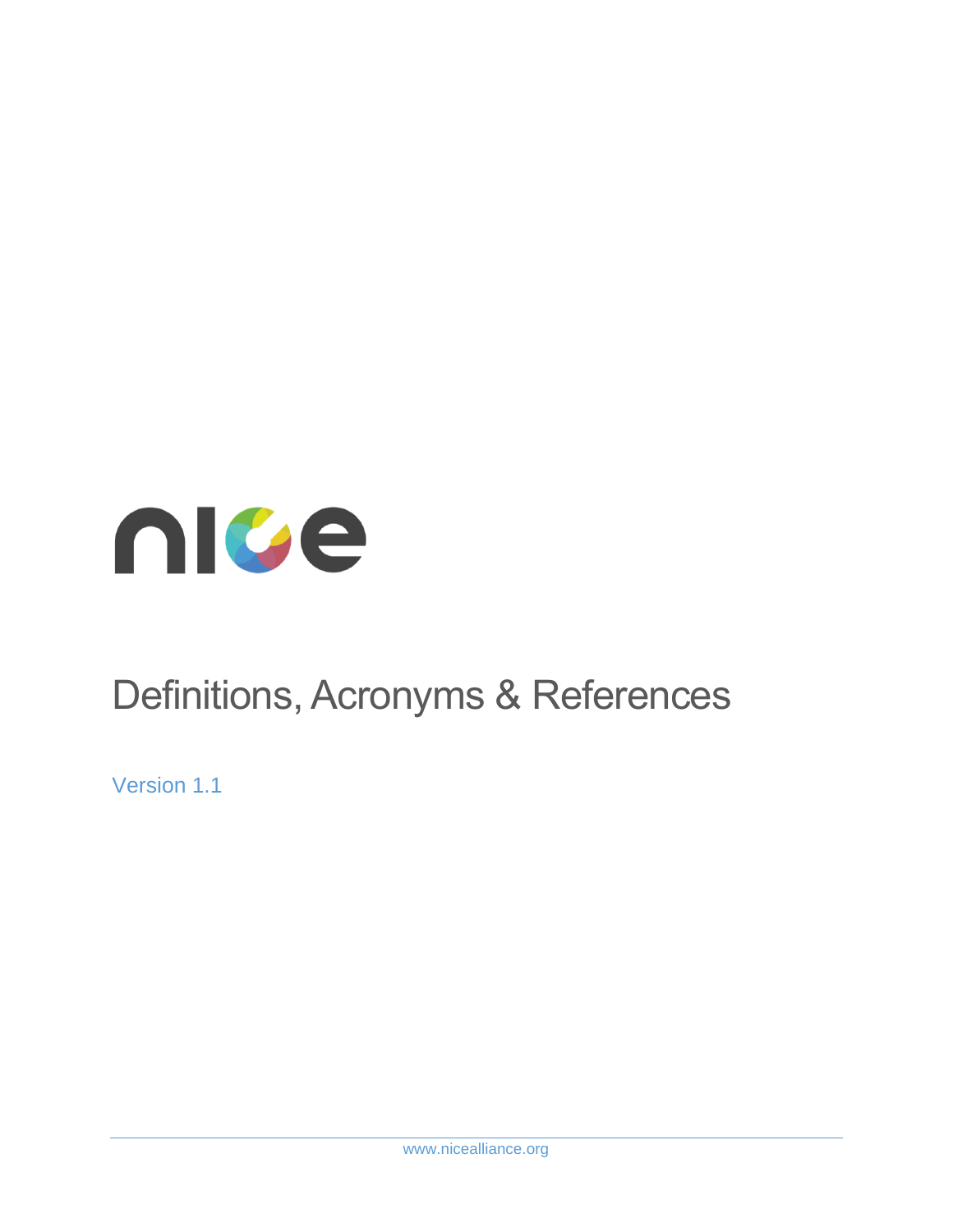Copyright 2019, 2020, 2022 NICE Alliance Promoters and other contributors to this document. All rights reserved. Third-party trademarks and names are the property of their respective owners.

Recipients of this document may copy, distribute, publish, or display this document so long as this copyright notice, license and disclaimer are retained with all copies of the document. No license is granted to modify this document.

THIS DOCUMENT IS PROVIDED "AS IS" AND WITHOUT WARRANTY OF ANY KIND. THE NICE ALLIANCE PROMOTERS AND ANY CONTRIBUTORS MAKE OR HAVE MADE NO REPRESENTATIONS OR WARRANTIES WHATSOEVER EXPRESS OR IMPLIED, STATUTORY OR OTHERWISE, REGARDING THE CONTENTS OF THIS DOCUMENTS AND/OR USE THEREOF, INCLUDING WITHOUT LIMITATION, ANY REPRESENTATION OR WARRANTY OF ACCURACY, RELIABILITY, MERCHANTABILITY, GOOD TITLE, NON-INFRINGEMENT, OR FITNESS FOR ANY PARTICULAR PURPOSE.

IN NO EVENT SHALL THE NICE ALLIANCE PROMOTERS, ANY CONTRIBUTORS OR THEIR AFFILIATES, INCLUDING THEIR RESPECTIVE EMPLOYEES, DIRECTORS, OFFICERS OR AGENTS, BE LIABLE FOR ANY DIRECT, INDIRECT, SPECIAL, INCIDENTAL, PUNITIVE OR CONSEQUENTIAL DAMAGES, ARISING OUT OF OR RELATING TO ANY USE OR DISTRIBUTION OF OR INABILITY TO USE THIS DOCUMENT (INCLUDING FUTURE UPDATES TO THIS DOCUMENTS), WHETHER OR NOT (1) SUCH DAMAGES ARE BASED UPON TORT, NEGLIGENCE, FRAUD, WARRANTY, CONTRACT OR ANY OTHR LEGAL THEORY, (2) THE NICE ALLIANCE PROMOTERS, CONTRIBUTORS OR THEIR AFFILIATES HAVE BEEN ADVISED OF THE POSSIBILITY OF SUCH DAMAGES; OR (3) SUCH DAMAGES WERE REASONABLY FORESEEABLE.

THIS DOCUMENT IS SUBJECT TO CHANGE AND UPDATED VERSIONS MAY BE DEVELOPED BY THE NICE ALLIANCE PROMOTERS.

Scenera, Inc., Nikon Corporation, Sony Semiconductor Solutions Corporation, Wistron Corporation and Hon Hai Precision Industry Co., Ltd.(NICE Alliance Promoters) contributed to this document.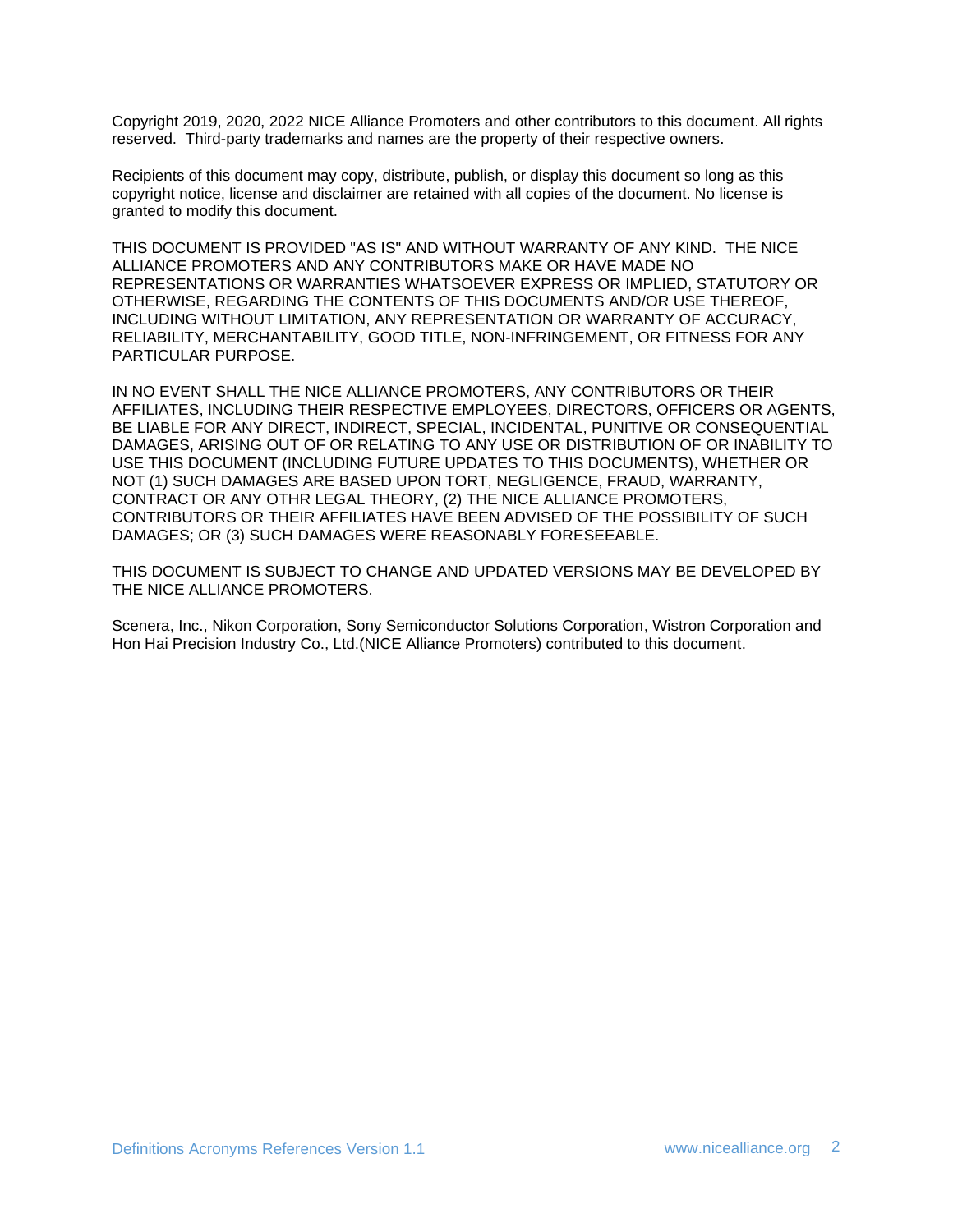## Edit History

| Version | Date        | Comments                    |
|---------|-------------|-----------------------------|
| 11      | 26 Jan 2022 | Initial Version 1.1 release |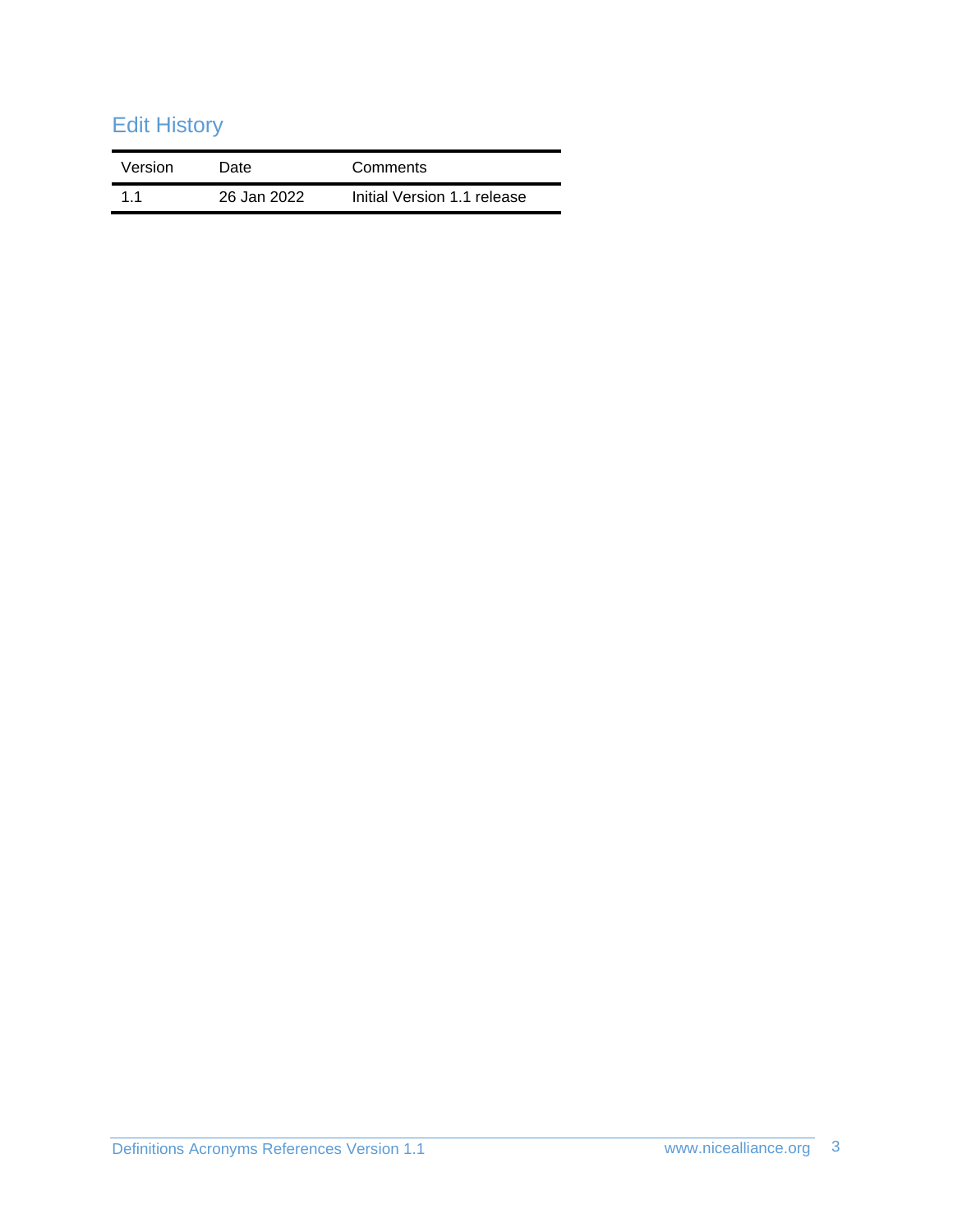## **Table of Contents**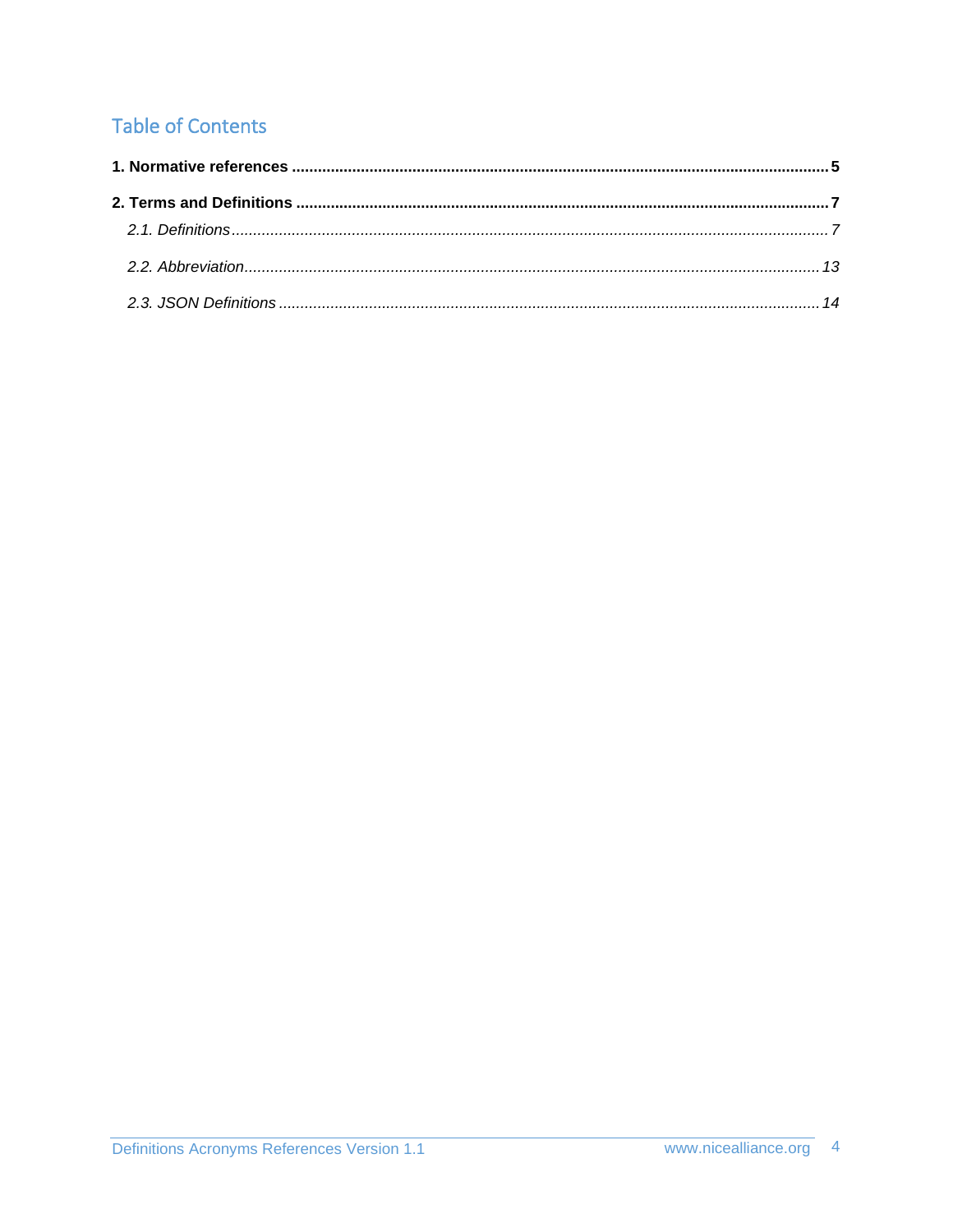### <span id="page-4-0"></span>**1. Normative references**

| Information technology --<br><b>Dynamic adaptive</b><br>streaming over HTTP<br>(DASH) -- Part 1: Media<br>presentation description<br>and segment formats                                                                                                                                                                       | <b>ISO</b><br><b>MPEG</b>        | <b>ISO/IEC</b><br>23009-<br>1:2012                                                      | https://www.iso.or<br>g/standard/57623.<br>html                                                                                | Packaging of Video, Audio                                                           |
|---------------------------------------------------------------------------------------------------------------------------------------------------------------------------------------------------------------------------------------------------------------------------------------------------------------------------------|----------------------------------|-----------------------------------------------------------------------------------------|--------------------------------------------------------------------------------------------------------------------------------|-------------------------------------------------------------------------------------|
| Information technology -<br><b>Dynamic adaptive</b><br>streaming over HTTP<br>(DASH) - Part 4:<br>Segment encryption and<br>authentication<br><b>ISO Base Media Format</b>                                                                                                                                                      | <b>ISO</b><br><b>MPEG</b>        | <b>ISO/IEC</b><br>23009-<br>4:2018                                                      | https://www.iso.or<br>g/standard/73603.<br>html                                                                                | Encryption of MPEG DASH                                                             |
| <b>H.264 or MPEG-4 Part 10,</b><br><b>Advanced Video</b><br>Coding (MPEG-4 AVC)                                                                                                                                                                                                                                                 | <b>ISO</b><br><b>MPEG</b>        | <b>ISO/IEC</b><br>14496-10,<br><b>ITU-T H.264</b>                                       | http://www.itu.int/r<br>ec/T-REC-H.264                                                                                         | Video Compression                                                                   |
| <b>DASH-IF Implementation</b><br><b>Guidelines: Content</b><br><b>Protection Information</b><br><b>Exchange Format (CPIX)</b>                                                                                                                                                                                                   | <b>DASH</b><br>Industry<br>Forum | <b>CPIX</b>                                                                             | https://dashif.org/d<br>ocs/DASH-IF-<br>CPIX-v1.0.pdf                                                                          | Interchange format for<br>exchanging content<br>encryption keys between<br>systems. |
| Joint Photographic<br><b>Experts Group</b>                                                                                                                                                                                                                                                                                      | <b>ISO</b>                       | <b>ISO/IEC</b><br>10918, ITU-<br>T T.81, ITU-<br>T T.83, ITU-<br>T T.84, ITU-<br>T T.86 | https://jpeg.org/jpe<br>q/                                                                                                     | <b>Compression of Still Images</b>                                                  |
| <b>UUID Information</b><br>technology - Open<br><b>Systems Interconnection</b><br>- Procedures for the<br>operation of OSI<br><b>Registration Authorities:</b><br><b>Generation and</b><br>registration of<br><b>Universally Unique</b><br><b>Identifiers (UUIDs) and</b><br>their use as ASN.1 object<br>identifier components | <b>ISO</b>                       | <b>ISO/IEC</b><br>9834-<br>8:2005, ITU-<br>Τ<br>Recommend<br>ation X.667                | https://www.itu.int/l<br>TU-<br>T/studygroups/co<br>m17/oid/X.667-<br>E.pdf<br>https://www.iso.or<br>g/standard/36775.<br>html | <b>UUID Format</b>                                                                  |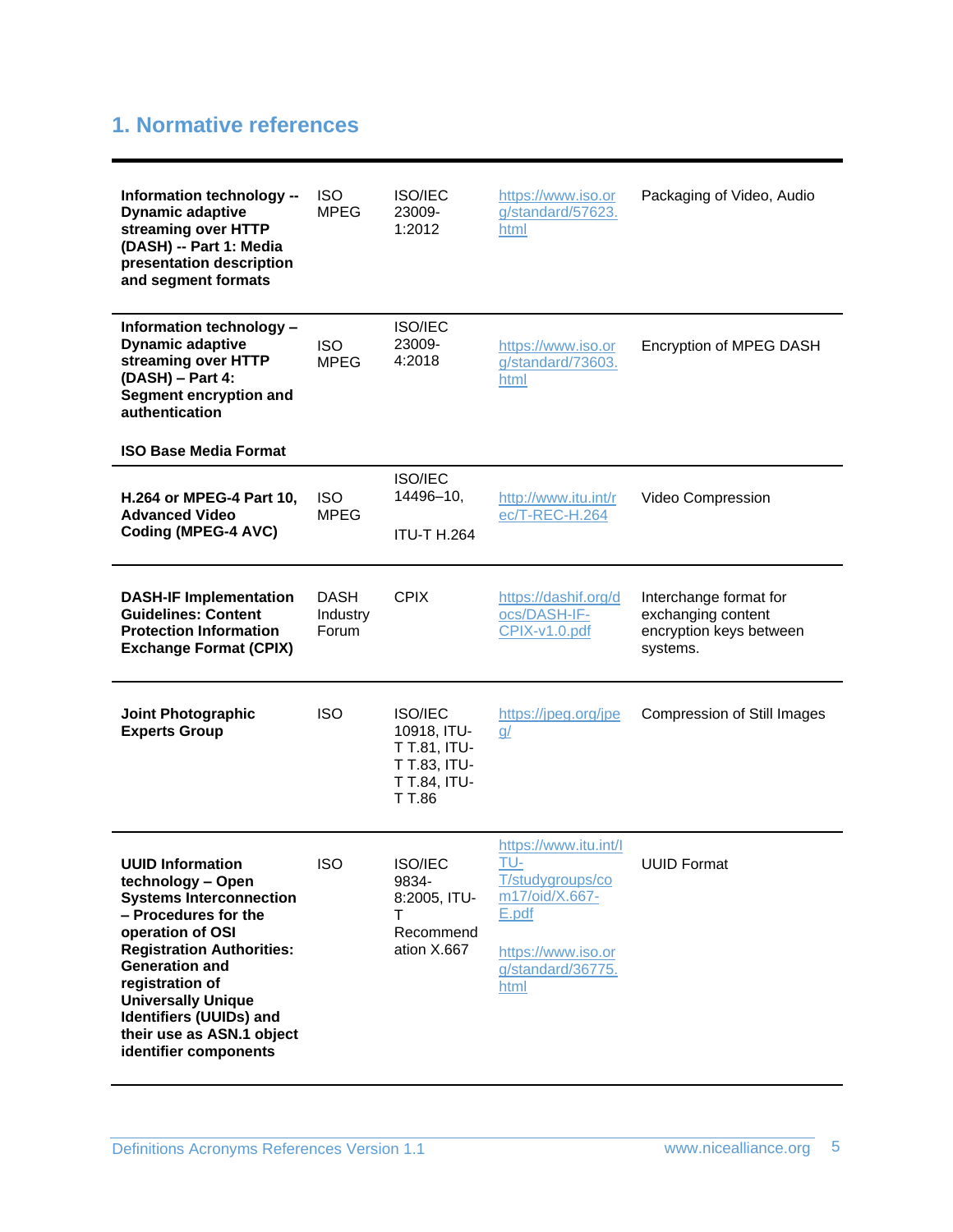| The OAuth 2.0<br><b>Authorization Framework</b>                                                                                                         | <b>IETF</b> | RFC 6749                | https://tools.ietf.or<br>g/html/rfc6749                                                               | OAuth Protocol used for<br>token processing |
|---------------------------------------------------------------------------------------------------------------------------------------------------------|-------------|-------------------------|-------------------------------------------------------------------------------------------------------|---------------------------------------------|
| The JavaScript Object<br><b>Notation (JSON) Data</b><br><b>Interchange Format</b>                                                                       | <b>IETF</b> | <b>RFC 8259</b>         | https://tools.ietf.or<br>g/html/rfc8259                                                               | Definition of JSON                          |
| <b>JSON Schema: A Media</b><br><b>Type for Describing</b><br><b>JSON Documents</b>                                                                      | <b>IETF</b> | <b>RFC 7159</b>         | https://json-<br>schema.org/specifi<br>cation.html                                                    | Definition of JSON Schema                   |
| <b>The Secure Sockets</b><br>Layer (SSL) Protocol<br>Version 3.0                                                                                        | <b>IETF</b> | RFC 6101                | https://tools.ietf.or<br>g/html/rfc6101                                                               | <b>HTTPS</b>                                |
| <b>JSON Web Encryption</b>                                                                                                                              | <b>IETF</b> | <b>RFC 7516</b>         | https://tools.ietf.or<br>g/html/rfc7516                                                               |                                             |
| <b>JSON Web Algorithms</b>                                                                                                                              | <b>IETF</b> | <b>RFC 7518</b>         | https://tools.ietf.or<br>g/html/rfc7518                                                               |                                             |
| Key words for use in<br><b>RFCs to Indicate</b><br><b>Requirement Levels</b>                                                                            | <b>IETF</b> | RFC 2119                | https://www.ietf.or<br>g/rfc/rfc2119.txt                                                              |                                             |
| <b>Part1 Revision 4</b><br>"Recommendation for<br>Key management"                                                                                       | <b>NIST</b> | <b>NIST</b><br>SP800-57 | https://csrc.nist.go<br>v/publications/deta<br>il/sp/800-57-part-<br>1/revised/archive/2<br>007-03-01 |                                             |
| <b>Deterministic Usage of</b><br>the Digital Signature<br>Algorithm (DSA) and<br><b>Elliptic Curve Digital</b><br><b>Signature Algorithm</b><br>(ECDSA) | <b>IETF</b> | <b>RFC 6979</b>         | https://tools.ietf.or<br>g/html/rfc6979                                                               |                                             |
| <b>OAuth 2.0 for Native</b><br><b>Apps</b>                                                                                                              | <b>IETF</b> | RFC 8252                | https://tools.ietf.or<br>g/html/rfc8252                                                               |                                             |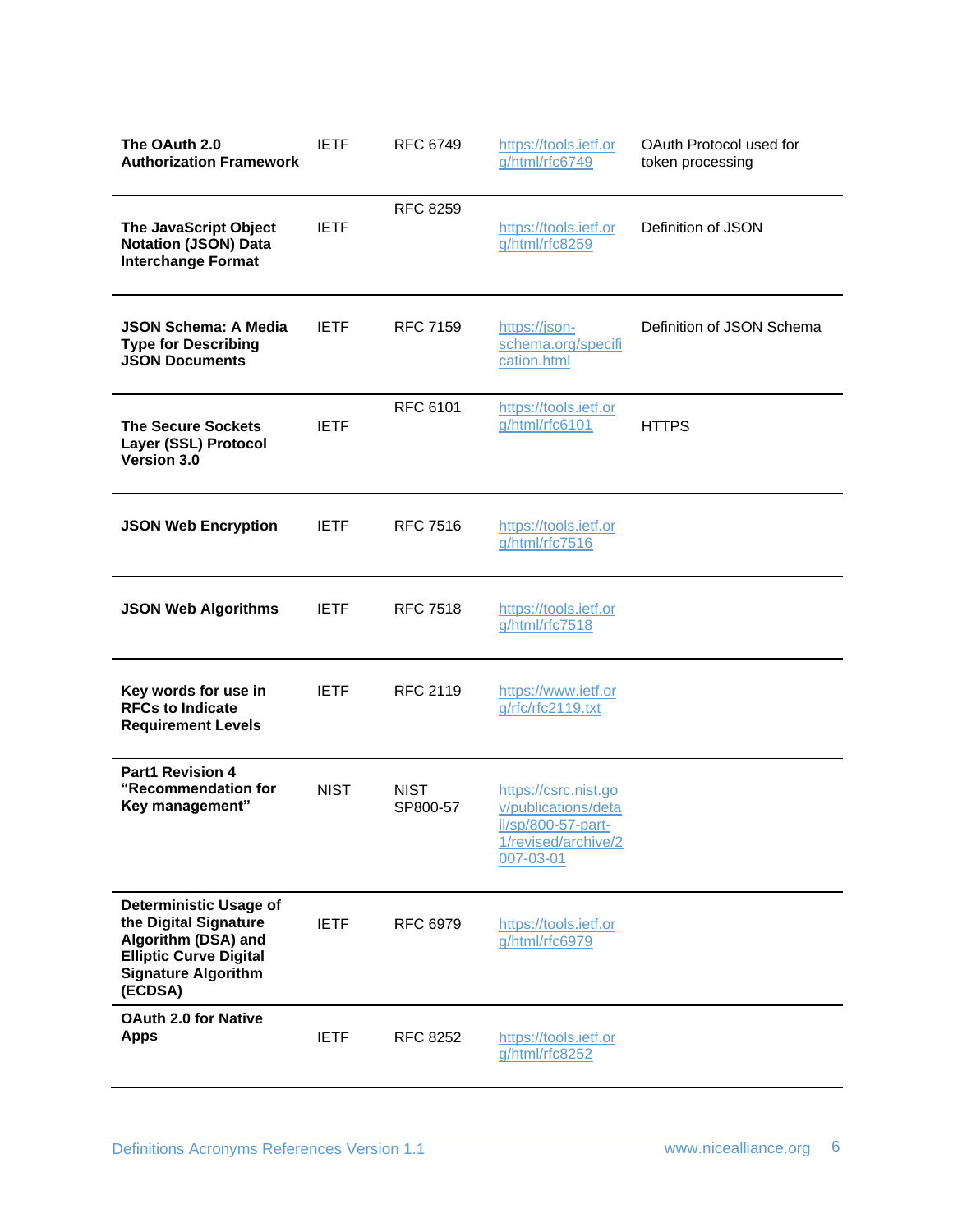#### <span id="page-6-1"></span><span id="page-6-0"></span>**2. Terms and Definitions**

#### 2.1. Definitions

| <b>Term</b>               | <b>Definition</b>                                                                                                                                                                                                                                                                                                                    |
|---------------------------|--------------------------------------------------------------------------------------------------------------------------------------------------------------------------------------------------------------------------------------------------------------------------------------------------------------------------------------|
| Access Token              | An Access Token is used by an App or Data Service to access a Device or<br>Data Service. The Access Token conforms to the JSON Web Token format.                                                                                                                                                                                     |
| Account Management<br>App | An Application provided by the NICE Account Service provider that enables<br>the User to manage their Account. It also manage the linking of Apps and<br>Devices to their Account.                                                                                                                                                   |
| AppInstance               | Specific instance of a NICE App.                                                                                                                                                                                                                                                                                                     |
| AppInstanceID             | Unique Identifier for the instance of App. This shall conform to the Unique<br>Identifier Specification.                                                                                                                                                                                                                             |
| NICE App                  | A NICE App interacts with a user and utilizes data from the NICE Data<br>Pipeline to provide information and feedback to the end user. The NICE<br>App initiates the configuration of the Data Pipeline by requesting a<br>SceneMode to be implemented based on the capabilities of the Nodes<br>available within the Data Pipeline. |
| AppID                     | Unique identifier for an App that may be connected to the NICE system.<br>This AppID refers to the version and name of App and not to the specific<br>instance of an App.                                                                                                                                                            |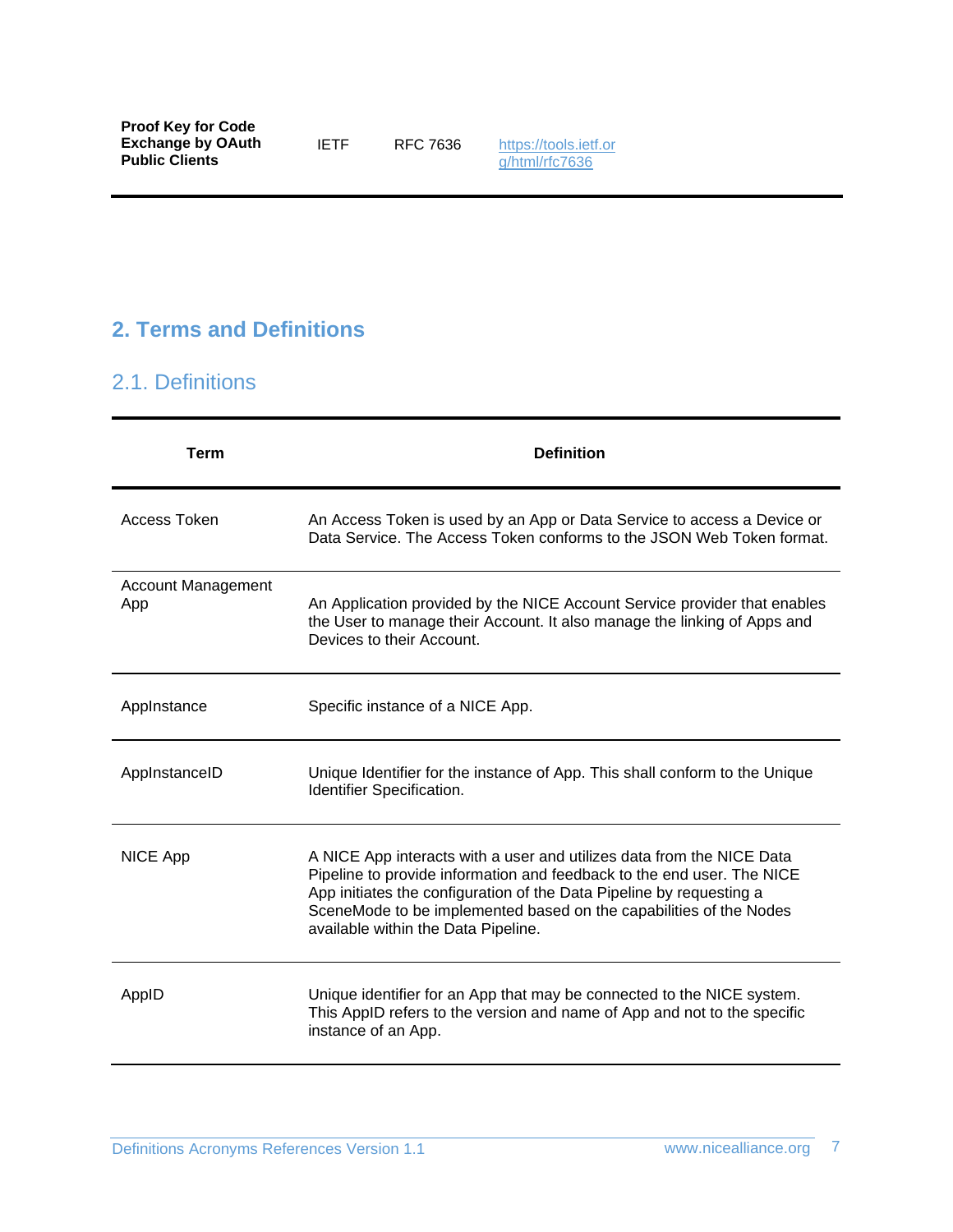| App Instance                      | An App Instance is a specific instance of the execution of an App that has<br>been developed by an App developer. For example the same App may be<br>downloaded onto two different platforms. The App on each platform shall be<br>referred to as an App Instance.                                                                                                                                                                                                                                                   |
|-----------------------------------|----------------------------------------------------------------------------------------------------------------------------------------------------------------------------------------------------------------------------------------------------------------------------------------------------------------------------------------------------------------------------------------------------------------------------------------------------------------------------------------------------------------------|
| App Developer                     | Party that developed an App and operates servers used to distribute data<br>associated with the App.                                                                                                                                                                                                                                                                                                                                                                                                                 |
| <b>Black Box</b>                  | Key server that is used to insert keys and IDs into Devices or chips used in<br>Devices during the production process.                                                                                                                                                                                                                                                                                                                                                                                               |
| <b>Business Support</b><br>System | Customers system that is used to manage customer information, processes<br>for onboarding customers and other processes that are proprietary to the<br>customer's operation.                                                                                                                                                                                                                                                                                                                                         |
| Scene Encryption Key              | The Scene Encryption Key shall be used to encrypt or to decrypt<br>SceneData and SceneMarks. They are defined as SceneEncryptionKey in<br>Privacy Object.                                                                                                                                                                                                                                                                                                                                                            |
| <b>Cloud Services</b>             | A cloud based Service that interacts with the Device. A Cloud Service may<br>control Devices, consume SceneMarks and SceneData generated by the<br>Device and further process this data to either augment existing SceneMarks<br>and SceneData or generate new SceneMarks and SceneData. A Cloud<br>Service may aggregate and process SceneMarks and SceneData from<br>multiple sources.                                                                                                                             |
| <b>Control Session</b>            | A connection between an App and a Controller, which enables the App to<br>configure the Nodes which are managed by the Controller.                                                                                                                                                                                                                                                                                                                                                                                   |
| Controller                        | A logical function within a Device or Data Service that manages the<br>configuration of one or more Nodes. A Node shall be exclusively managed<br>by a single Controller.                                                                                                                                                                                                                                                                                                                                            |
| Data Pipeline                     | The DataPipeline is a workflow for organizing and indexing video in<br>realtime. The DataPipeline comprises of multiple streams from multiple<br>cameras. It is a real time messaging system that provides SceneMarks and<br>SceneData that are relevant for the Application that has configured the<br>DataPipeline. The DataPipeline enables feedback to change parts of the<br>pipeline in response to analysis that has occurred within the DataPipeline -<br>this enables optimized data capture and processed. |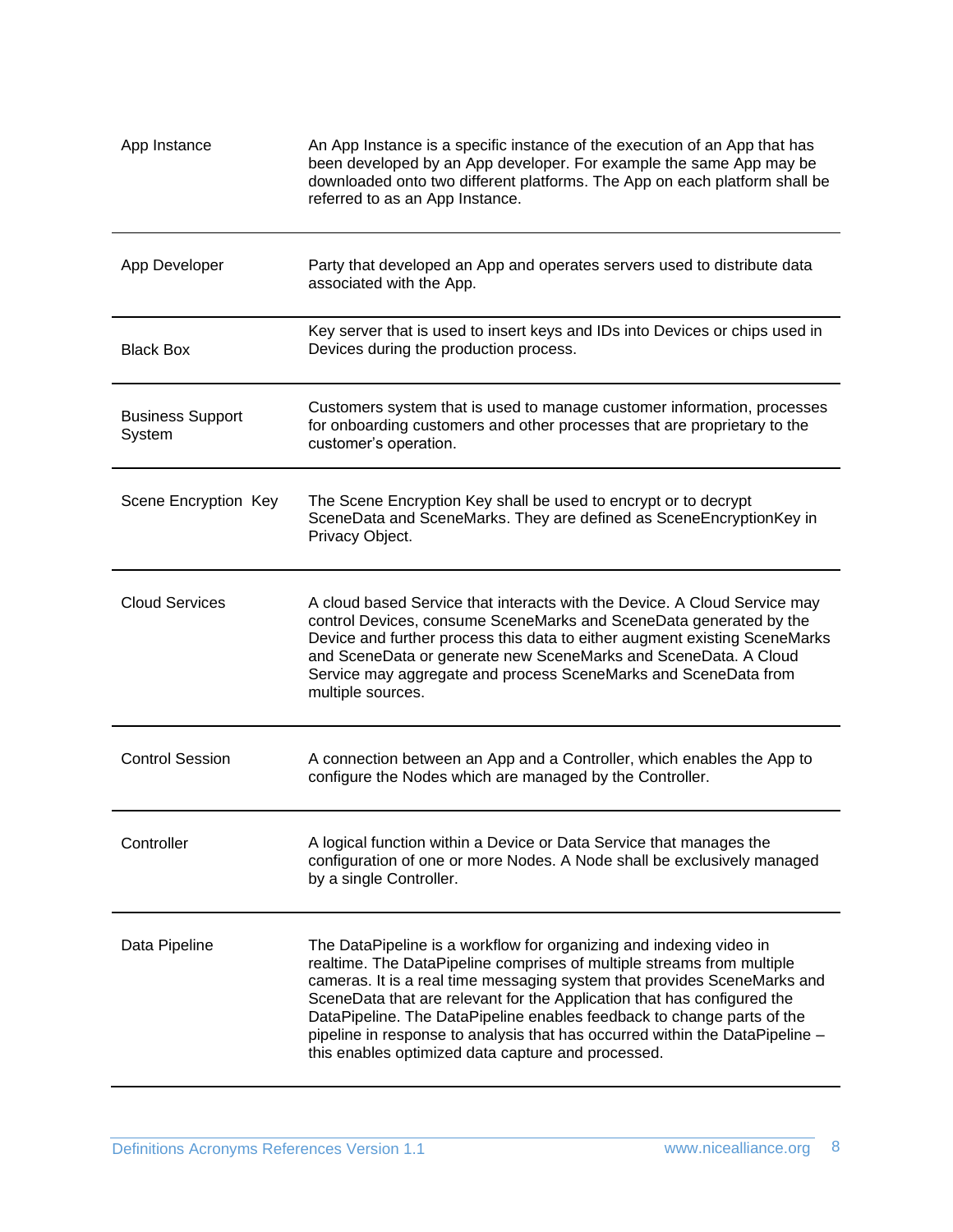| <b>Device Certificate</b>   | A Certificate that certifies the linkage between a Public Key and a DevicelD.<br>This validates the DeviceID and enables secure communication with the<br>Device. This Certificate is made available once the Device has been<br>registered with a Device Seller.                                                                                                                                                                                                                                           |
|-----------------------------|-------------------------------------------------------------------------------------------------------------------------------------------------------------------------------------------------------------------------------------------------------------------------------------------------------------------------------------------------------------------------------------------------------------------------------------------------------------------------------------------------------------|
| DeviceID                    | Identifier for the Device that conforms to the Universally Unique Identifier as<br>defined by ISO/IEC 9834-8:2005. The format of this Identifier is described<br>NICE Identifier Structure specification.                                                                                                                                                                                                                                                                                                   |
| Device Password             | Password that is used by the owner of the Device log into the NICE LA<br>account for the Device and enable the Device to be associated with their<br>Account.                                                                                                                                                                                                                                                                                                                                               |
| <b>End User</b>             | The person or entity that owns or manages the Device and has a User<br>Account.                                                                                                                                                                                                                                                                                                                                                                                                                             |
| Entity                      | This is either a Device, Data Service or App within the NICE eco system.                                                                                                                                                                                                                                                                                                                                                                                                                                    |
| Input Port                  | A Node uses an Input to receive Data to the Outputs of other Nodes. An<br>Input includes the protocol used for the communication of data, the<br>Universal Resource Indicator for the source of Data from the Node, the<br>encoding of the Data from the Node and the encryption of the Data received<br>by the Node.                                                                                                                                                                                       |
| SceneEncryptionKeyID        | A unique Identifier for a Scene Encryption Key. This Identifier has a value<br>that is unique throughout the NICE System.                                                                                                                                                                                                                                                                                                                                                                                   |
| Manufacturer                | Entity that is responsible for manufacturing a Device.                                                                                                                                                                                                                                                                                                                                                                                                                                                      |
| <b>NICE Account Service</b> | The NICE Account Service manages the User's Account information, the<br>NICE Devices linked to the User's Account and the NICE Apps linked to the<br>User's Account. The NICE Account Service manages the access of NICE<br>Apps to NICE Devices, NICE Data Services to NICE Devices and NICE<br>Apps to NICE Data Services. The NICE Account Service is also responsible<br>for managing the Privacy Management of data associated with the End<br>Users Account including data generated by NICE Devices. |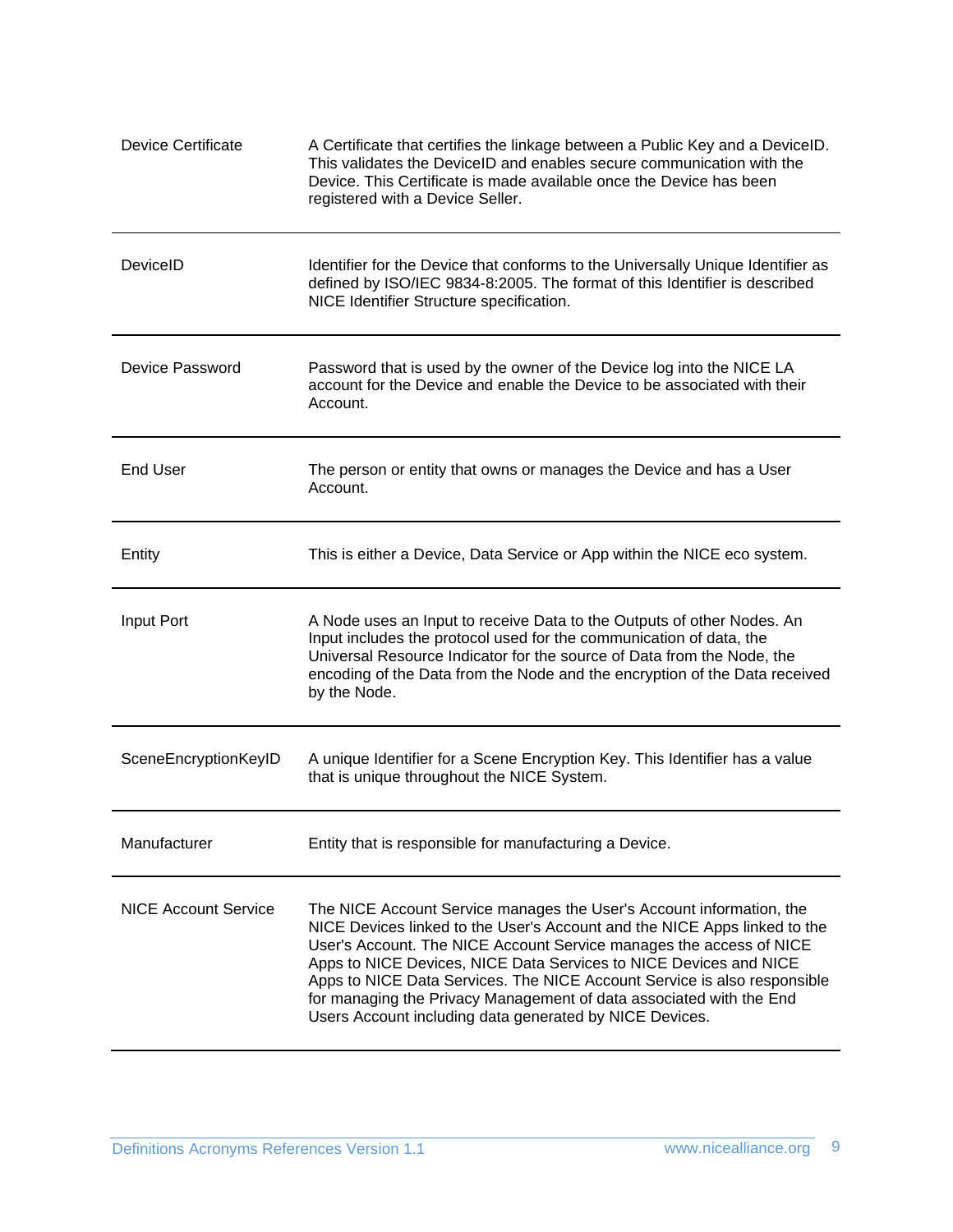| <b>NICE Account</b><br>ServiceID    | Identifier that is allocated to a NICE Account Service by the NICE License<br>Authority. This conforms to the Universally Unique Identifier as defined<br>by ISO/IEC 9834-8:2005.                                                                                                                                                                                                                                                                                                                                                                                                  |
|-------------------------------------|------------------------------------------------------------------------------------------------------------------------------------------------------------------------------------------------------------------------------------------------------------------------------------------------------------------------------------------------------------------------------------------------------------------------------------------------------------------------------------------------------------------------------------------------------------------------------------|
| <b>NICE Data</b>                    | NICE Data is data that is embodied in the data formats defined in the NICE<br>specification. These include SceneMarks, SceneData and Capabilities.                                                                                                                                                                                                                                                                                                                                                                                                                                 |
| <b>NICE Data Service</b>            | A NICE Data Service is a Service provided to a NICE App which is based<br>on processing the output data stream from the NICE Data Pipeline. A NICE<br>Data Service may enhance this output data or may analyse the data further<br>to create new SceneMarks and SceneData.                                                                                                                                                                                                                                                                                                         |
| <b>NICE Device</b>                  | A Device is compliant to the NICE Device Specification. It contains at least<br>one Node and implements the Management Interface to the NICE License<br>Authority and NICE Account Services. Each Device has a unique Identifier<br>and can be individually managed by the NICE License Authority and the<br>NICE Account Service. Examples of Physical Devices are Camera, Sensor<br>Devices or Bridges between existing cameras and the NICE eco system.<br>NICE Devices may also be implemented as "Virtual" Devices where the<br>device is implemented as a cloud application. |
| <b>NICE License Authority</b>       | Entity that provides the root of trust for all other Entities in the NICE eco<br>system. The NICE LA provides keys and ids for Devices, NICE Account<br>Services, Apps and Data Services.                                                                                                                                                                                                                                                                                                                                                                                          |
| <b>NICE Trusted Time</b><br>Service | The NICE Trusted Time Service is a service provided by either the NICE<br>License Authority or NICE Account Service that is a source of trusted time.                                                                                                                                                                                                                                                                                                                                                                                                                              |
| <b>NICE System</b>                  | The NICE System is the entire ecosystem that covers the NICE Devices,<br>NICE License Authority and NICE Account Service, NICE Data Services,<br>NICE Media Services and NICE Apps.                                                                                                                                                                                                                                                                                                                                                                                                |
| Node                                | A Node is the most basic component of the NICE Data Pipeline. A Node<br>has Inputs, Outputs, Transducers (sensors or actuators) and Process's. A<br>Node may capture an image, process its contents and generate a<br>SceneMark and SceneData, it may input audio data and play it back<br>through its speaker (Transducer) or simply take SceneMarks and<br>SceneData as inputs and further process them.                                                                                                                                                                         |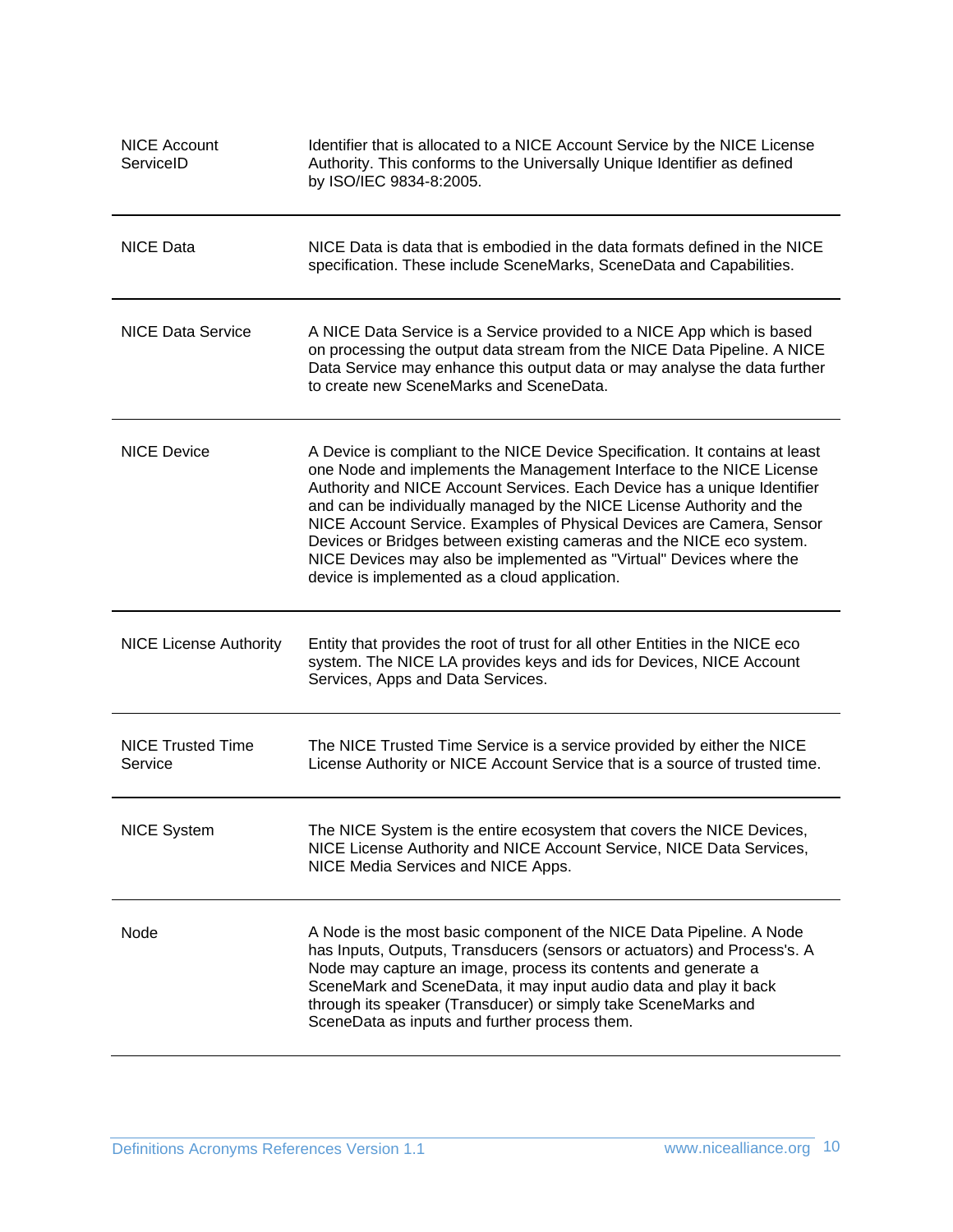| Node Number                          | The value assigned to a Node within the scope of the Device. The NodelD<br>is the combination of the DeviceID and the Node Number as defined in the<br>NICE Identifier Specification.                                                                                                                                                                                                     |
|--------------------------------------|-------------------------------------------------------------------------------------------------------------------------------------------------------------------------------------------------------------------------------------------------------------------------------------------------------------------------------------------------------------------------------------------|
| <b>Output Port</b>                   | A Node uses an Output to send Data to the Inputs of other Nodes. An<br>Output includes the protocol used for the communication of data, the<br>Universal Resource Indicator for the destination of Data from the Node, the<br>encoding of the Data from the Node and the encryption of the Data sent<br>from the Node.                                                                    |
| Port                                 | A Port can be either an input or an output to a Node. A port can carry video,<br>audio or still and other SceneData into or out of the Node.                                                                                                                                                                                                                                              |
| Port Number                          | A value assigned to a Port within the scope of a Node. The PortID is the<br>combination of NodelD and the Port Number as defined in the NICE<br>identifier Specification.                                                                                                                                                                                                                 |
| <b>Privacy Agent</b>                 | The Privacy Agent is a process that is executed in a secure execution<br>environment. It contains the keys that are required to decrypt or encrypt<br>Data and processes the rules that are defined in the Privacy Object.                                                                                                                                                                |
| <b>Privacy Management</b><br>Service | The system that is used to manage the privacy of Data in the NICE eco<br>system. This includes the Privacy Server that provides Privacy Objects that<br>enable access to the data, the Privacy Agent within the Device and the<br>Privacy Agent within the Data Services and Apps.                                                                                                        |
| <b>Privacy Object</b>                | A data object that delivers Scene Encryption Keys that are used to either<br>encrypt or decrypt encrypted SceneData and SceneMarks. The Privacy<br>Object may also define how data that is decrypted shall be handled<br>including whether the data may be analyzed, redistributed. The Privacy<br>Object may also determine the conditions under the which the data may be<br>decrypted. |
| <b>Privacy Server</b>                | The Privacy Server is a cloud service that is part of the NICE Account<br>Service that manages the access to Data through the distribution of Privacy<br>Objects to the Devices, Data Services and Apps to enable them to encrypt,<br>decrypt and process Data.                                                                                                                           |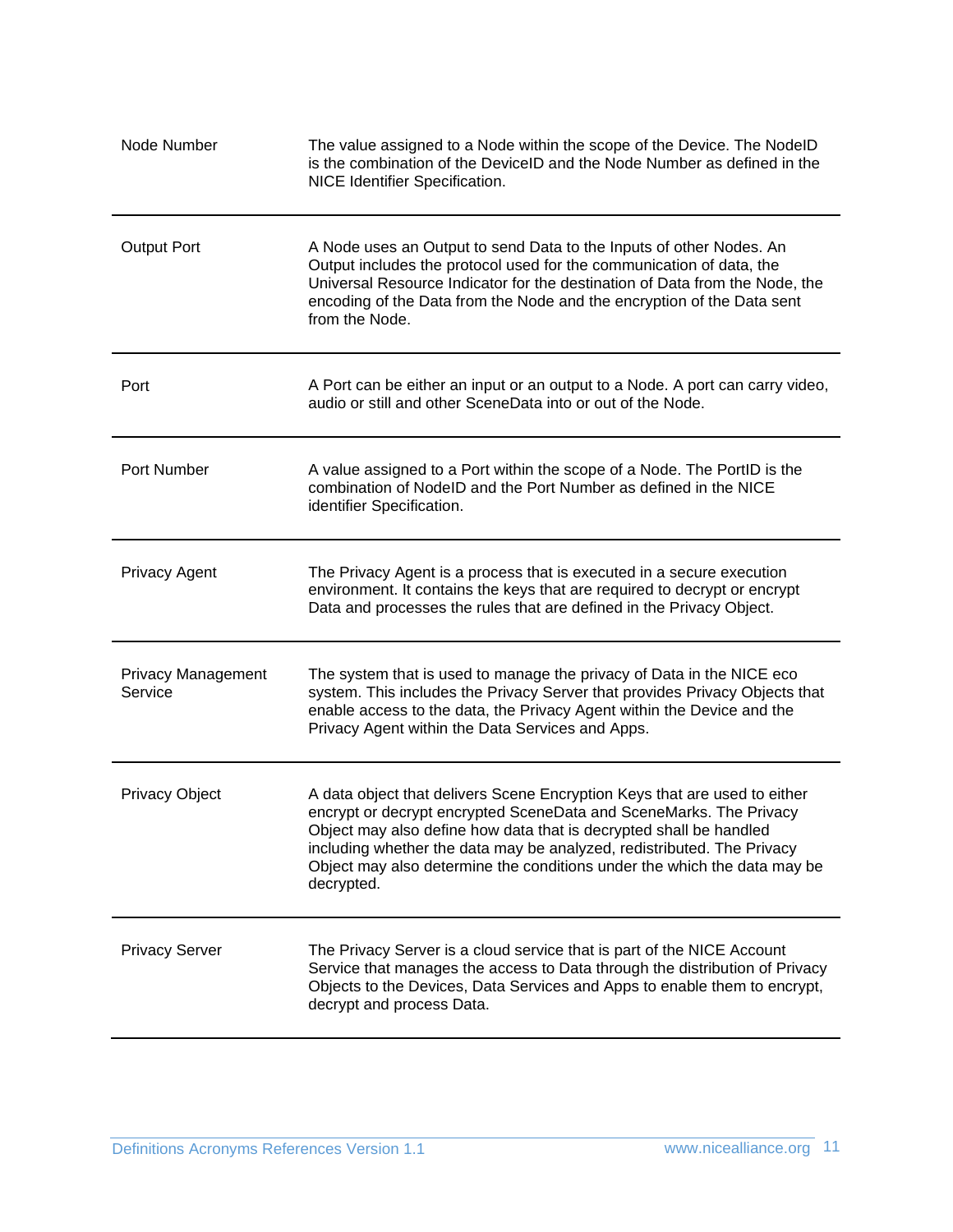| Private Key               | A key that is part of a asymmetric cryptographic key pair. This key is kept<br>secret within the Entity to which the key has been assigned.                                                                                                                                                                                                                                                                                                                                                                        |
|---------------------------|--------------------------------------------------------------------------------------------------------------------------------------------------------------------------------------------------------------------------------------------------------------------------------------------------------------------------------------------------------------------------------------------------------------------------------------------------------------------------------------------------------------------|
| Public Key                | A key that is part of a asymmetric cryptographic key pair. This key is<br>distributed openly in a X.509 certificate.                                                                                                                                                                                                                                                                                                                                                                                               |
| SceneData                 | SceneData is captured or provided by a group of one or more sensor<br>devices and/or sensor modules, which includes different types of sensor<br>data related to the Scene and also further processed or analyzed data.<br>SceneData can be thought of as a sample or snapshot of a Scene.<br>SceneData can also include different types of meta data from various<br>sources. Examples include timestamps, geolocation data, ID for the sensor<br>device, IDs and data from other sensor devices in the vicinity. |
| <b>SceneMark</b>          | A SceneMark is a standardised data structure that describes the Scene that<br>is being captured by the Nodes within the Device. The SceneMark<br>comprises data such as a thumbnail, the settings of the Node, data<br>describing what has been captured in an image frame, a timestamp,<br>references to other SceneMarks related to the Scene. A SceneMark marks<br>the Scene of interest or possibly a point of interest within the Scene.                                                                      |
| SceneMarkManifest         | The SceneMarkManifest is a data object containing references and URI's to<br>SceneMarks. The SceneMarkManifest is organized by time and may be<br>curated to a specific Apps.                                                                                                                                                                                                                                                                                                                                      |
| SceneMode                 | The SceneMode is the configuration of a Node that optimizes the Node to<br>generate data that is tuned to the requirements of the NICE App or NICE<br>Data Service configuring the SceneMode. The SceneMode defines the<br>inputs and outputs, the configuration of the sensor and the processing of<br>data within the Node.                                                                                                                                                                                      |
| <b>Trusted Time Clock</b> | A clock that executes within an App, Data Service or Device. The clock is<br>resistant to being reset or having its operation modified by any external<br>agent or rogue application within the Device. The clock is initialized by the<br><b>Trusted Time Protocol.</b>                                                                                                                                                                                                                                           |
| <b>Trusted Time Stamp</b> | Time stamp that has been signed by either the NICE License Authority or<br><b>NICE Account Service.</b>                                                                                                                                                                                                                                                                                                                                                                                                            |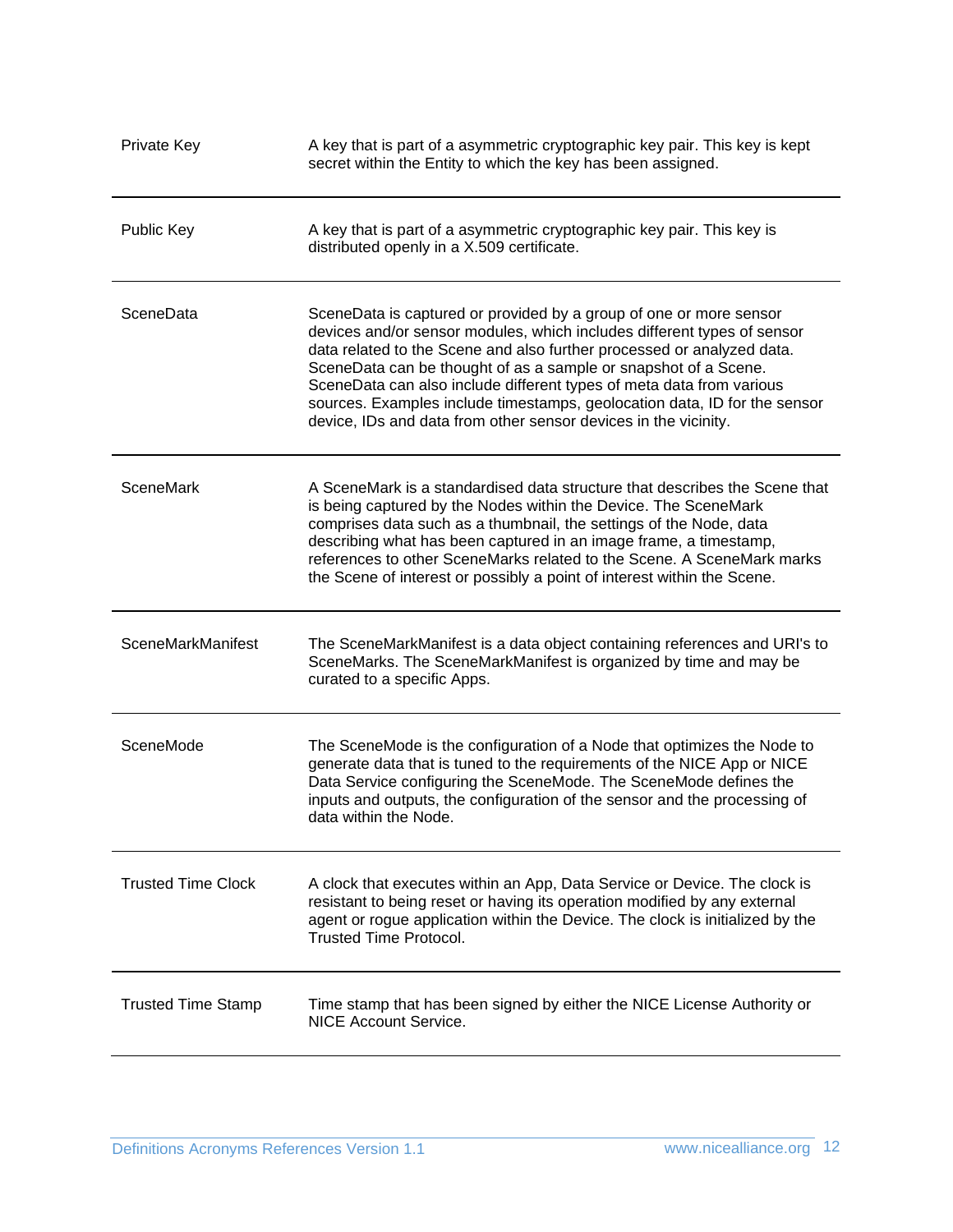| <b>Trusted Time Protocol</b>            | This is a protocol defined in the NICE specification that enables a<br>Trusted Time Clock to be synchronized with the master clock within the<br>NICE LA or NICE AS.                                                                                                                              |
|-----------------------------------------|---------------------------------------------------------------------------------------------------------------------------------------------------------------------------------------------------------------------------------------------------------------------------------------------------|
| Speaker                                 | Transducer that takes as an input a sequence of data and converts them to<br>audible signals.                                                                                                                                                                                                     |
| Transducer                              | Function of Node that can convert a digital value to a physical output. For<br>example a speaker is a transducer takes a digital input and outputs an<br>audio signal.                                                                                                                            |
| Trigger                                 | A field in the SceneMode that defines when a SceneMark shall be<br>generated. For example a trigger condition can be that a face has been<br>detected. When the Node detects a face it shall generate a SceneMark and<br>SceneData.                                                               |
| <b>Trusted Execution</b><br>Environment | A Trusted Execution Environment is an environment where a sensitive<br>software application can execute and process sensitive data. It shall also<br>have a secure access to encryption and decryption hardware within the<br>Device.                                                             |
| <b>Trusted Time</b>                     | Time that has been synchronized with the centralized time server using the<br>trusted time protocol defined in the Privacy and Security Specification.                                                                                                                                            |
| User Account                            | The NICE User Account is an Account that is used by the owner of one or<br>more NICE Devices can manage their devices, NICE Apps which may<br>access their devices and data. A NICE User Account may belong to a<br>single user, typically a consumer or group of users, typically an enterprise. |
| Whitelist                               | A list of DeviceIDs or URIs which the Device is allowed to communicate<br>with.                                                                                                                                                                                                                   |

## <span id="page-12-0"></span>2.2. Abbreviation

| TLS         | <b>Transport Level Security</b>   |
|-------------|-----------------------------------|
| <b>DTLS</b> | Datagram Transport Level Security |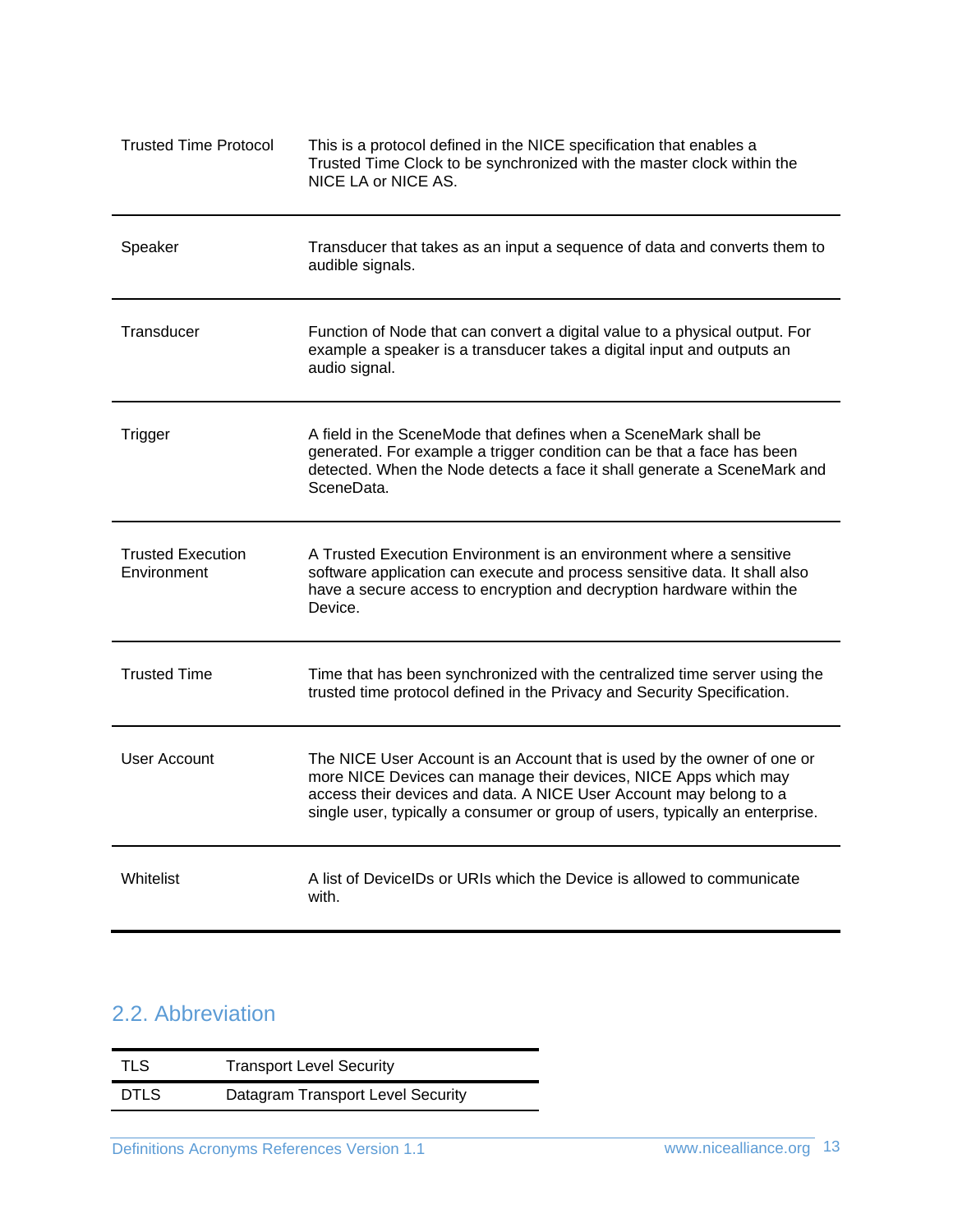| NID           | Node Identifier               |
|---------------|-------------------------------|
| <b>NICELA</b> | <b>NICE License Authority</b> |
| <b>NICEAS</b> | NICE Account Service          |
| <b>NICEDS</b> | NICE Data Service             |

#### <span id="page-13-0"></span>2.3. JSON Definitions

```
{
     "$schema": "http://json-schema.org/draft-06/schema#",
     "title": "EndPoint Definition",
     "required": [],
     "definitions": {
         "EndPoint": {
             "type": "object",
              "properties": {
                  "AppEndPoint": {
                      "$ref": "#/definitions/ApplicationEndPointSpecifier"
                  },
                  "NetEndPoint": {
                      "$ref": "#/definitions/NetworkEndPointSpecifier"
 }
 },
 "required": [
                  "AppEndPoint",
                  "NetEndPoint"
 ]
         },
         "SceneModeConfig": {
 "type": "array",
 "description": "This defines the depth of analysis performed and whether a 
resut of an output can be used to drive a subsequent capture of frames.",
              "uniqueItems": true,
              "items": {
                  "type": "object",
                  "properties": {
                      "AnalysisStage": {
                          "type": "string",
                          "enum": [
                               "Motion",
                              "Detect",
                              "Recognize",
                              "Characterize"
\sim 100 \sim 100 \sim 100 \sim 100 \sim 100 \sim 100 \sim 100 \sim 100 \sim 100 \sim 100 \sim 100 \sim 100 \sim 100 \sim 100 \sim 100 \sim 100 \sim 100 \sim 100 \sim 100 \sim 100 \sim 100 \sim 100 \sim 100 \sim 100 \sim 
 },
 "CustomAnalysisStage": {
 "type": "string",
                         "description": "This defines analysis stages that are 
proprietary."
 },
                     "AnalysisThreshold": {
                          "type": "number",
                         "description": "The output of the analysis should be greater 
than this value to trigger the Capture Sequence."
 },
                     "Scheduling": {
```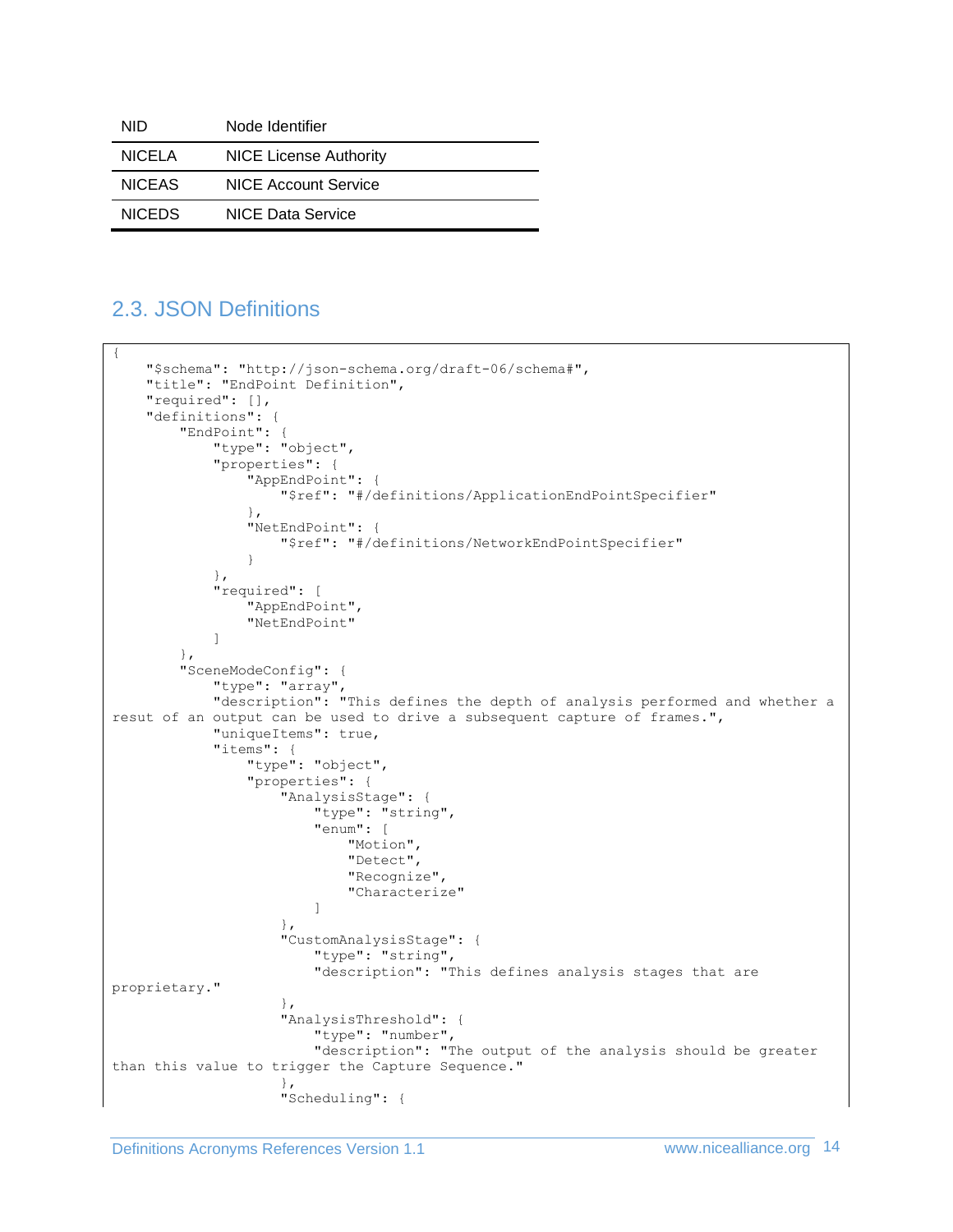```
 "type": "array",
                      "items": {
                          "type": "object",
                         "properties": {
                             "SchedulingType": {
                                 "type": "string",
                                 "enum": [
                                    "Default",
                                   "ScheduledOnce",
                                   "ScheduledHourly",
                                   "ScheduledDaily",
                                    "ScheduledWeekDays",
                                    "ScheduledWeekEndDays",
                                   "ScheduledWeekly",
                                   "ScheduledMonthly",
                                   "ScheduledAnnually"
\mathbb{R}^2 , the contract of the contract of the contract of \mathbb{R}^2 },
                            "StartTime": {
                                "type": "string"
 },
                            "EndTime": {
                                 "type": "string"
 }
 }
 }
 }
               },
               "required": []
 }
        },
        "ApplicationEndPointSpecifier": {
           "type": "object",
           "properties": {
               "APIVersion": {
 "type": "string",
                  "enum": [
                      "1.0"
 ]
               },
               "EndPointID": {
                  "type": "string",
                 "description": "The NICE Identifier for the Application that is 
ultimatley the end point for messages."
 },
               "X.509Certificate": {
                   "$ref": "#/definitions/x5c"
               },
               "AccessToken": {
                   "type": "string",
                  "description": "This token is used by the receiving NICE entity. 
It shall always comply ot the JWT (RFC 7519) format"
 }
           },
            "required": [
               "APIVersion",
               "EndPointID"
 ]
        },
        "NetworkEndPointSpecifier": {
           "type": "object",
           "properties": {
               "APIVersion": {
```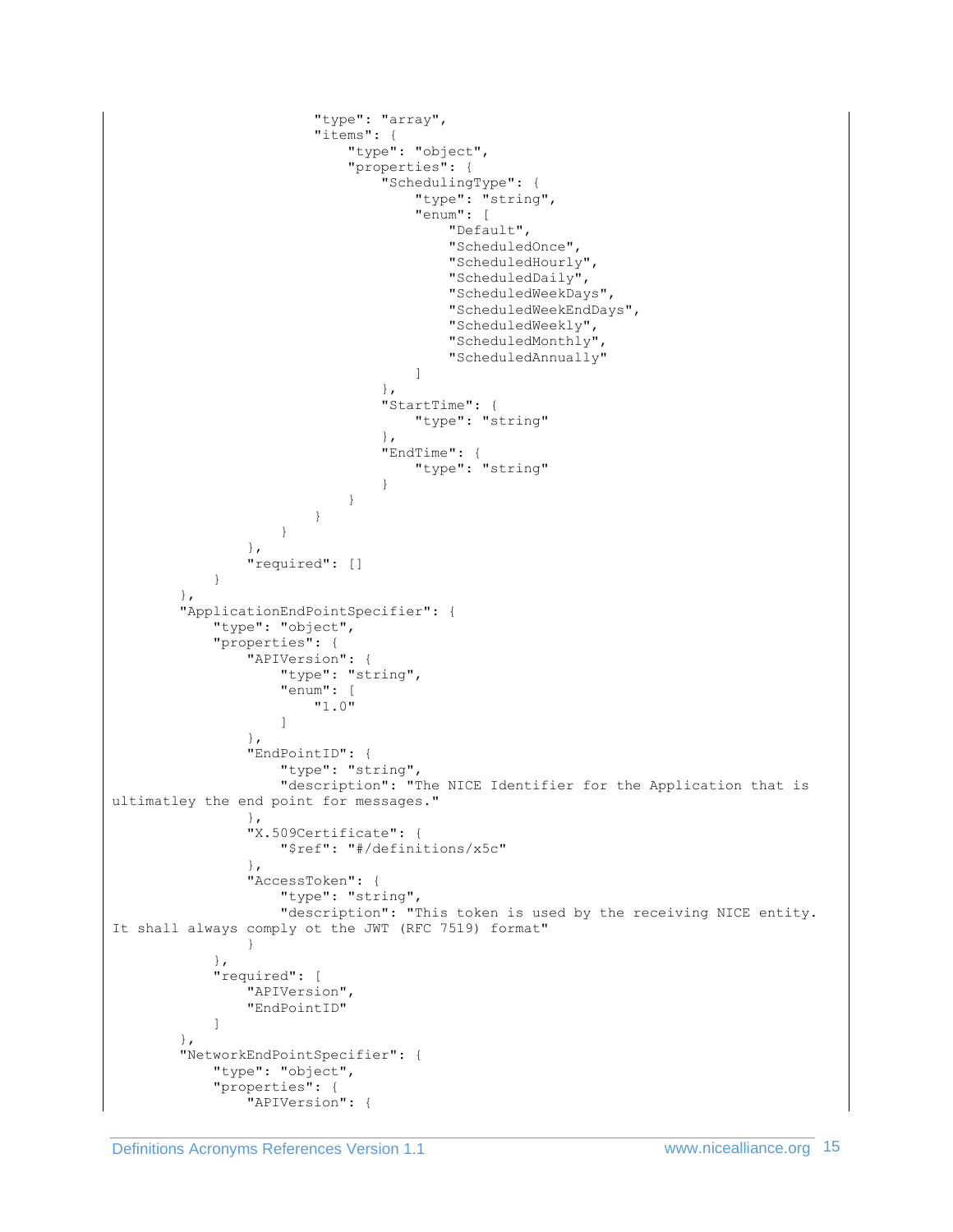```
 "type": "string",
                      "enum": [
                          "1.0"
 ]
                  },
                  "EndPointID": {
                     "type": "string"
                  },
                  "NodeID": {
                      "type": "string"
                  },
                  "PortID": {
                     "type": "string"
                  },
                  "Scheme": {
                      "type": "array",
                     "uniqueItems": true,
                     "items": {
                          "anyOf": [
 {
                                   "$ref": "#/definitions/WebAPIScheme"
 }
\sim 100 \sim 100 \sim 100 \sim 100 \sim 100 \sim 100 \sim 100 \sim 100 \sim 100 \sim 100 \sim 100 \sim 100 \sim 100 \sim 100 \sim 100 \sim 100 \sim 100 \sim 100 \sim 100 \sim 100 \sim 100 \sim 100 \sim 100 \sim 100 \sim 
 }
 }
              },
              "required": [
                  "APIVersion",
                  "EndPointID",
                  "Scheme"
             ]
         },
          "WebAPIScheme": {
              "type": "object",
              "title": "Network end point specifier for WebAPI",
              "properties": {
                  "Protocol": {
 "type": "string",
                      "enum": [
                          "WebAPI"
 ]
                  },
                  "Authority": {
                     "type": "string"
                  },
                  "AccessToken": {
                      "type": "string"
                  },
                  "Role": {
                      "type": "string",
                     "description": "If set to Client, the port shall initiate GET or 
SET data requests. If Server then the port shall act as a server. ",
                      "enum": [
                          "Client",
                          "Server"
 ]
 }
              },
              "required": [
                  "Protocol",
                  "Authority"
 ]
         },
```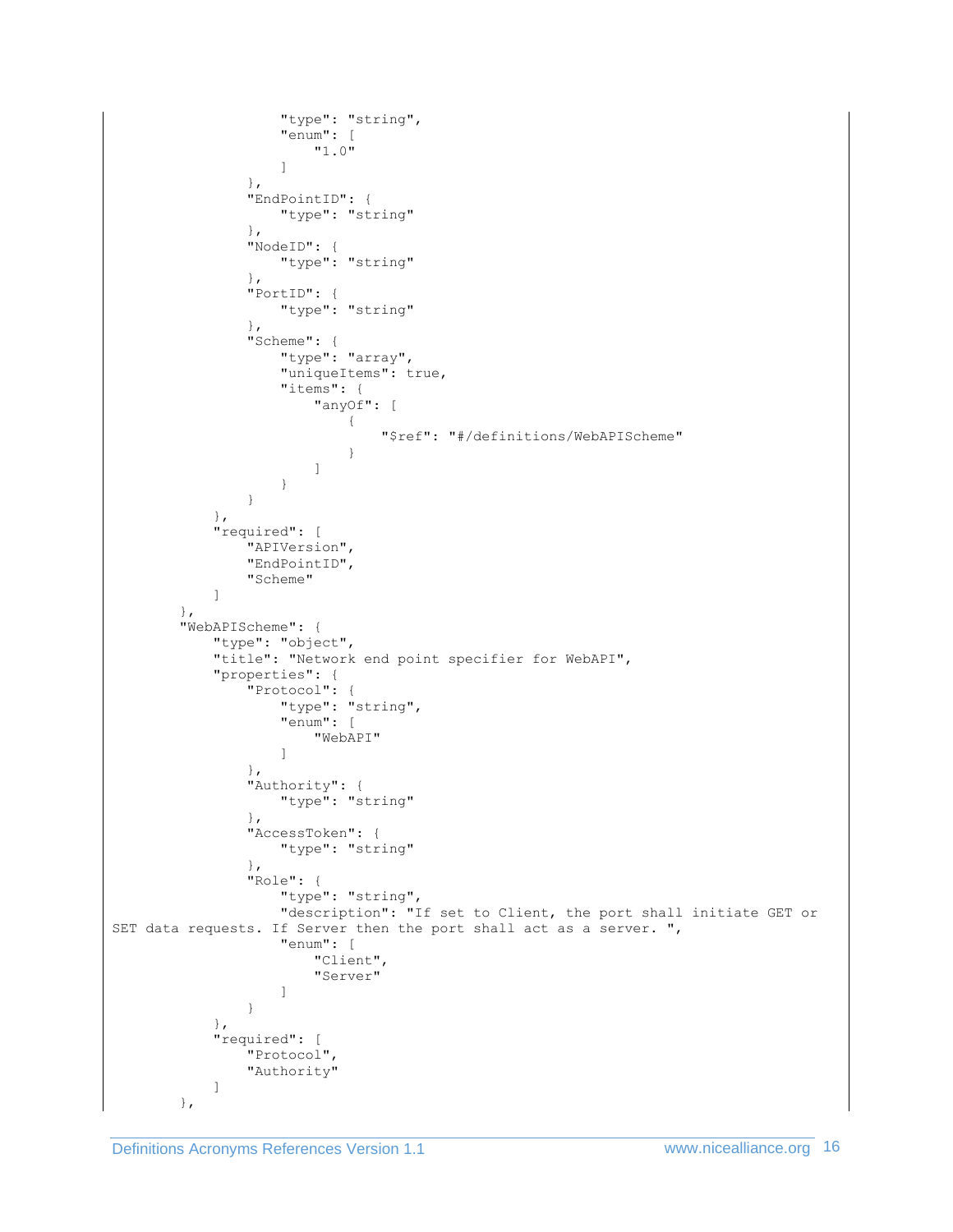```
 "Encryption": {
            "type": "object",
            "properties": {
               "EncryptionOn": {
                   "type": "boolean"
               },
               "SceneEncryptionKeyID": {
                   "type": "string",
                  "description": "Unique Key Identifier that enables the key used to 
encrypt the data. If EncryptionOn is False this value will be ignored."
 },
               "PrivacyServerEndPoint": {
                   "type": "object",
                  "properties": {
                       "AppEndPoint": {
                          "$ref": "#/definitions/ApplicationEndPointSpecifier"
 },
                      "NetEndPoint": {
                          "$ref": "#/definitions/NetworkEndPointSpecifier"
 }
 },
                  "required": [
                       "NetEndPoint"
 ]
 }
 },
            "required": [
               "EncryptionOn"
 ]
        },
        "ThumbnailInfo": {
            "type": "object",
            "additionalProperties": {
               "not": {}
            },
            "properties": {
               "ImageURI": {
                   "type": "string"
               },
               "Encryption": {
                   "$ref": "#/definitions/Encryption"
 }
            },
            "required": [
               "ImageURI",
               "Encryption"
 ]
        },
        "SceneData": {
            "type": "object",
            "description": "For a particular SceneMark there may be several SceneData 
objects. This array contains one or more SceneData objects.",
            "properties": {
               "TimeStamp": {
                   "type": "string"
 },
               "SourceNodeID": {
                   "type": "string"
 },
               "SourceNodeDescription": {
                   "type": "string"
               },
               "Duration": {
```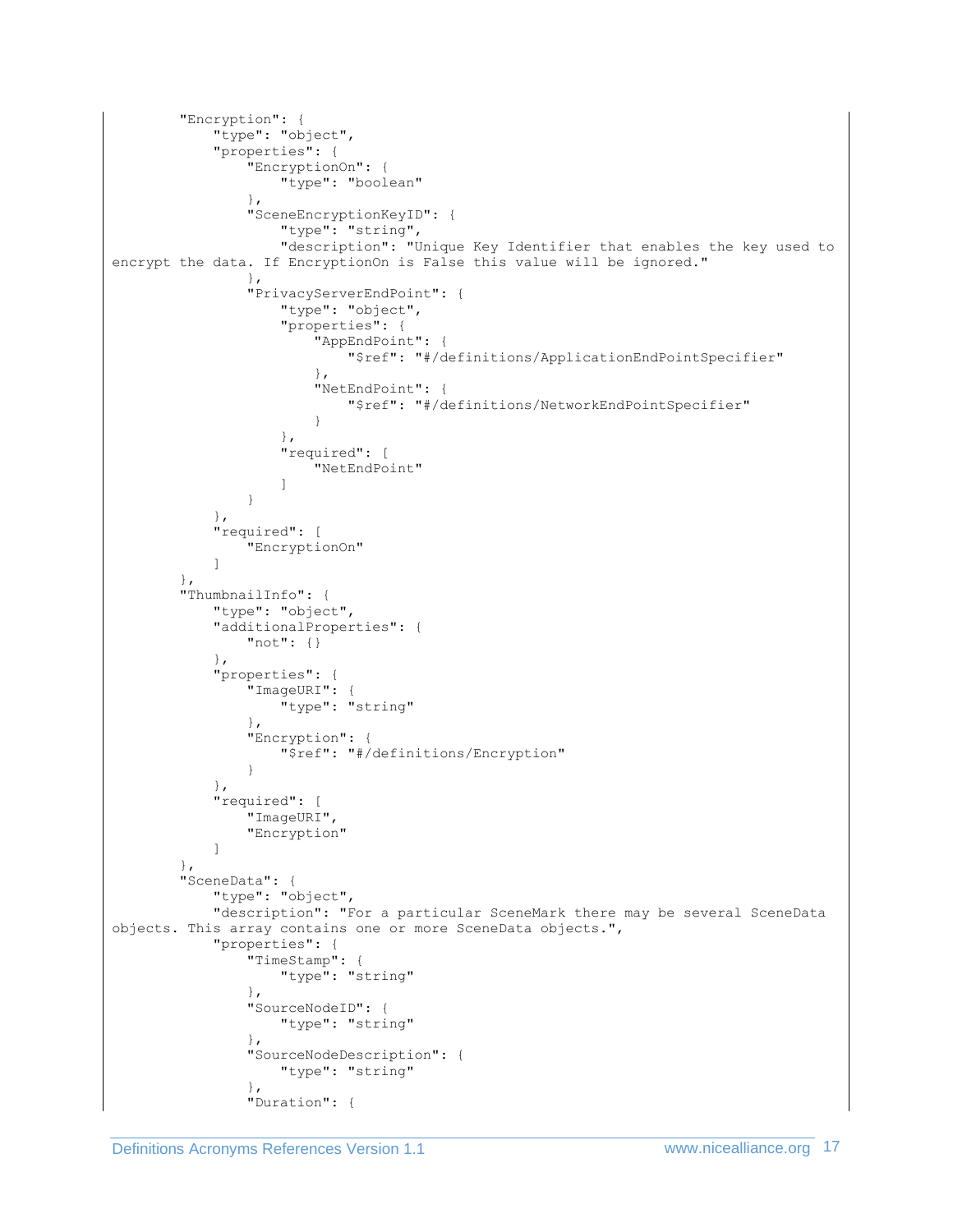```
 "type": "string"
 },
 "DataType": {
                   "type": "string",
                  "description": "Types of data that is in the SceneData object.",
                  "enum": [
                      "RGBStill",
                     "IRStill",
                     "DepthStill",
                     "RGBStereoStill",
                     "ThermalStill",
                     "RGBVideo",
                     "IRVideo",
                     "DepthVideo",
                     "RGBStereoVideo",
                     "ThermalVideo"
 ]
               },
               "Status": {
                   "type": "string",
                  "enum": [
                      "Available at Provided URI",
                     "Upload in Progress"
 ]
               },
               "MediaFormat": {
                   "type": "string",
                  "enum": [
                      "JPEG",
                     "H.264",
                     "H.265",
                     "RAW",
                     "JSON"
 ]
               },
               "Resolution": {
                   "type": "object",
                  "properties": {
                     .<br>"Height": {
                          "type": "integer"
 },
                     "Width": {
                          "type": "integer"
 }
 }
               },
               "SceneDataID": {
                  "type": "string",
                   "description": "Unique Identifier for the SceneData referenced by 
this data structure."
 },
 "SceneDataURI": {
                   "type": "string",
                  "description": "This is URI to an external data object."
               },
               "EmbeddedSceneData": {
                   "type": "string",
                 "description": "Data may be directly embedded in the SceneMark. 
The Data is encoded as Base64."
               },
               "Encryption": {
                   "$ref": "#/definitions/Encryption"
 }
```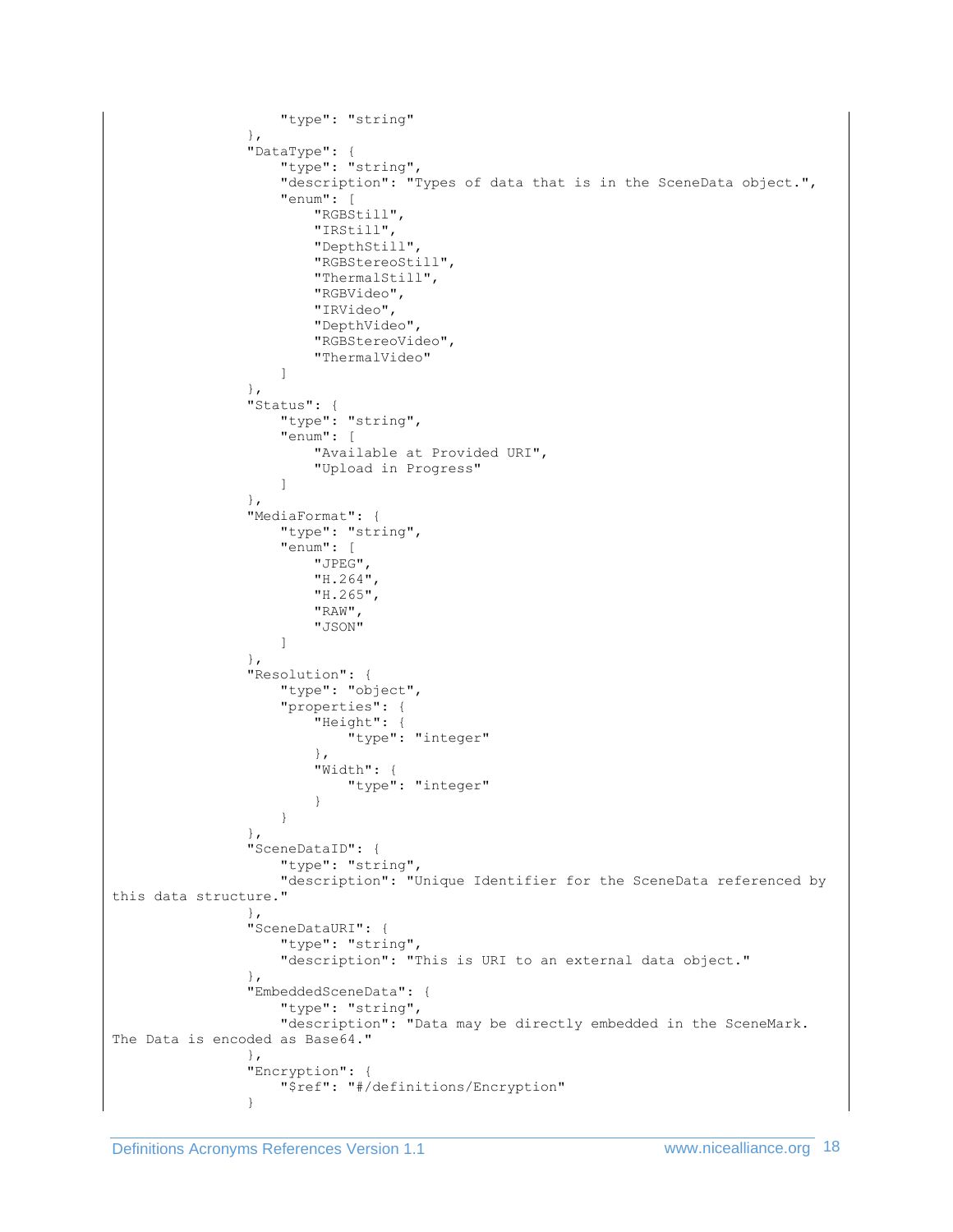```
 },
              "required": [
                  "TimeStamp",
                  "Encryption",
                  "SceneDataID"
 ]
         },
         "VersionControl": {
              "type": "object",
              "properties": {
                  "FinalEntityID": {
                      "type": "string",
                     "description": "The Application or DataService that will receive 
the SceneMark."
                  },
                  "ProcessList": {
                      "type": "array",
                     "description": "List of Nodes that have processed SceneMark in the 
order of processing. ",
                      "items": {
                          "type": "object",
                           "properties": {
                               "NodeID": {
                                   "type": "string",
                                  "description": "NodeID that has processed the 
SceneMark"
 },
                               "TimeStamp": {
                                   "type": "string",
                                  "description": "TimeStamp of when the Node processed 
the SceneMark"
 },
                               "Vector": {
                                  "type": "string",
                                  "description": "Hash of status code for node"
 }
 },
                          "required": [
                              .<br>"NodeID"
\sim 100 \sim 100 \sim 100 \sim 100 \sim 100 \sim 100 \sim 100 \sim 100 \sim 100 \sim 100 \sim 100 \sim 100 \sim 100 \sim 100 \sim 100 \sim 100 \sim 100 \sim 100 \sim 100 \sim 100 \sim 100 \sim 100 \sim 100 \sim 100 \sim 
 }
 }
             }
         },
        "x5c": {
              "type": "array",
              "description": "X.509 certification chain that enables the receiver to 
verify the entities (Device, App, DataService, NICE AS etc) against the Root 
Certificate for NICE. Each array item is a certificate in the certificate hierarchy, 
Base64 encoded as defined in RFC 7517.\n",
              "items": {
                  "type": "string"
 }
 },
 "SceneMode": {
              "type": "object",
              "properties": {
                  "Version": {
                      "type": "string",
                     "enum": [
                          "1.0"
 ]
                  },
```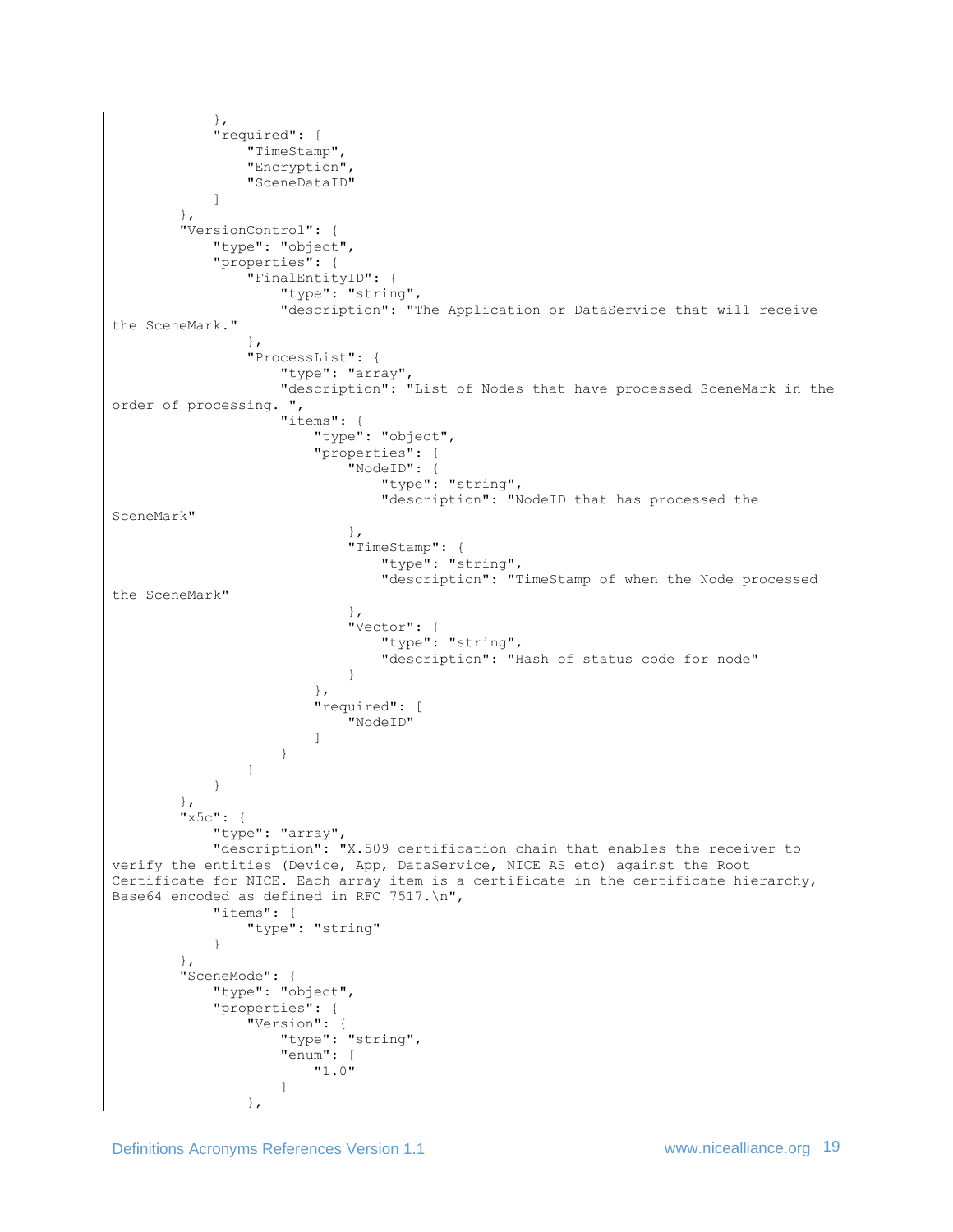```
 "SceneModeID": {
                       "type": "string",
                      "description": "SceneModeID unique within the scope of this node."
 },
                   "NodeID": {
                       "type": "string"
 },
                   "Inputs": {
                       "type": "array",
                       "description": "Defines inputs for the Node from other Nodes 
either within the device or external devices. String contains URI for the location of 
the input.\n",
                       "uniqueItems": true,
                      "items": {
                            "type": "object",
                            "properties": {
                                 "PortID": {
                                     "type": "string",
                                    "description": "ID of the Port which the input is 
made. This reference is used by functions in the Node to reference the Input."
 },
                               "EndPoint": {
                                     "$ref": 
"Definitions.json#/definitions/NetworkEndPointSpecifier"
 }
 },
                           "required": [
                                "PortID"
\sim 100 \sim 100 \sim 100 \sim 100 \sim 100 \sim 100 \sim 100 \sim 100 \sim 100 \sim 100 \sim 100 \sim 100 \sim 100 \sim 100 \sim 100 \sim 100 \sim 100 \sim 100 \sim 100 \sim 100 \sim 100 \sim 100 \sim 100 \sim 100 \sim 
 }
                   },
                   "Outputs": {
                       "type": "array",
                       "description": "Defines outputs including data encoding, protocols 
and end points.",
                       "uniqueItems": true,
                      "items": {
                            "anyOf": [
 {
                                     "type": "object",
                                    "title": "VideoConfiguration",
                                    "description": "This configures the output of the 
video output of the Node",
                                     "properties": {
                                         "Type": {
                                              "type": "string",
                                             "enum": [
                                                  "Video"
\mathbb{R}^n , the contract of the contract of the contract of the contract of the contract of the contract of the contract of the contract of the contract of the contract of the contract of the contract of the contract of 
 },
                                        "PortID": {
                                              "type": "string",
                                             "description": "ID allocated within the Node 
for this output. "
 },
                                         "FrameRate": {
                                              "type": "number",
                                             "description": "Frames per second"
 },
                                         "Resolution": {
                                              "type": "object",
                                             "description": "Resolution in pixels.",
                                              "properties": {
```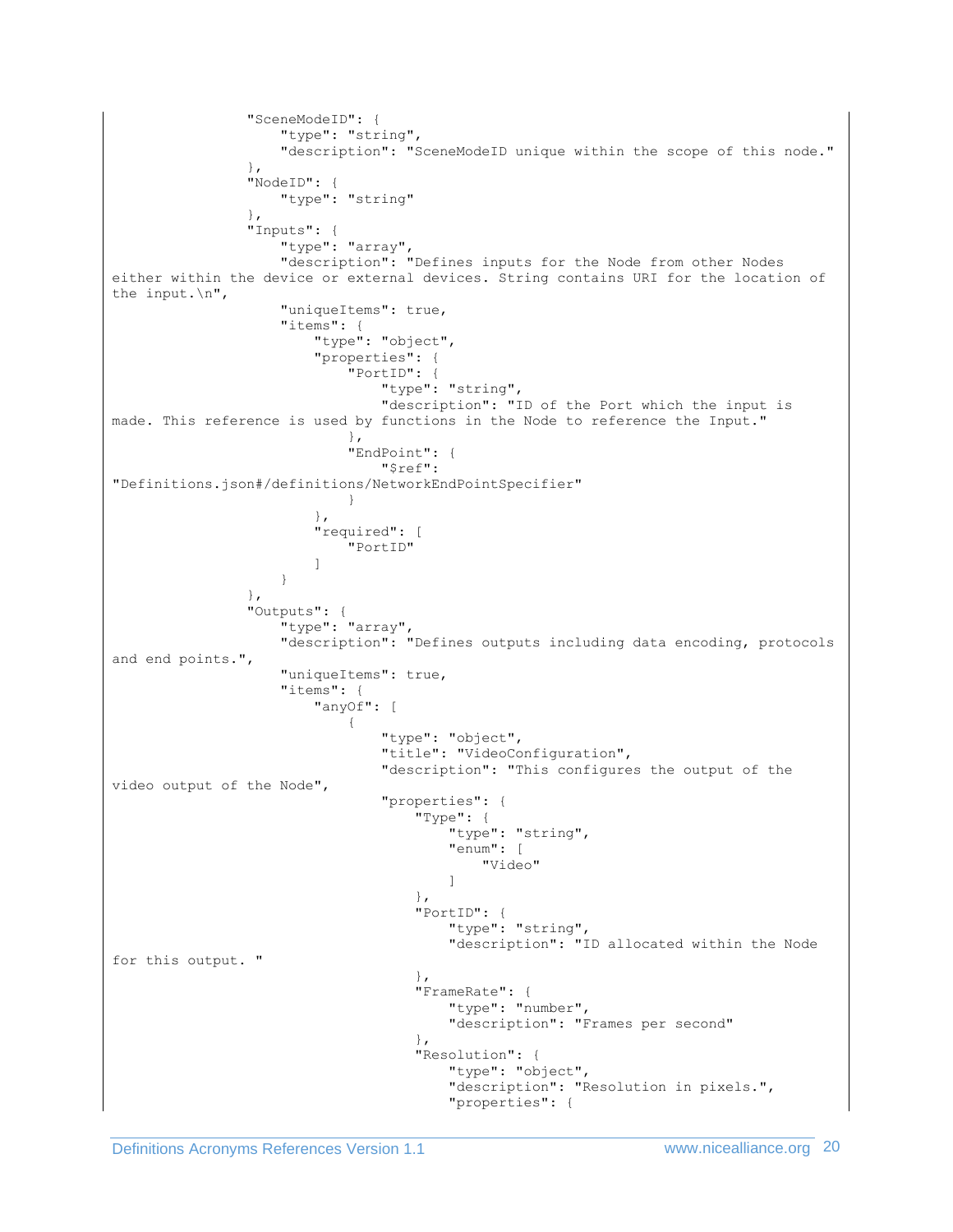```
 "Height": {
                                                "type": "integer"
\},
                                           "Width": {
                                                "type": "integer"
 }
 },
                                       "required": [
                                            "Height",
                                           "Width"
\mathbb{R}^n , the contract of the contract of the contract of the contract of the contract of the contract of the contract of the contract of the contract of the contract of the contract of the contract of the contract of 
 },
                                   "DestinationEndPointList": {
                                        "type": "array",
                                       "uniqueItems": true,
                                       "items": {
                                            "$ref": 
"Definitions.json#/definitions/EndPoint"
 }
 },
                                    "MediaFormat": {
                                        "type": "string",
                                       "enum": [
                                            "JPEG",
                                            "H.264",
                                            "H.265",
                                           "RAW"
\mathbb{R}^n , the contract of the contract of the contract of the contract of the contract of the contract of the contract of the contract of the contract of the contract of the contract of the contract of the contract of 
 },
                                    "StartTimeRelTrigger": {
                                        "type": "number"
 },
                                   "EndTimeRelTrigger": {
                                       "type": "number"
 },
                                   "MaxChunkSize": {
                                        "type": "number"
 }
 },
                               "required": [
                                    "PortID",
                                   "Type"
 ]
 },
                           {
                                "type": "object",
                                "title": "DataStreamConfig",
                                "description": "This condigures a data stream from 
sensors such as thermometer, CO2 etc.",
                               "properties": {
                                    "Type": {
                                        "type": "string",
                                       "enum": [
                                            "Humidity",
                                           "CarbonMonoxide",
                                            "PIR",
                                            "Temperature",
                                           "IRDetection",
                                           "Pressure",
                                           "Proximity",
                                           "LiquidLevel",
                                           "Acceleration",
                                           "Rotation"
```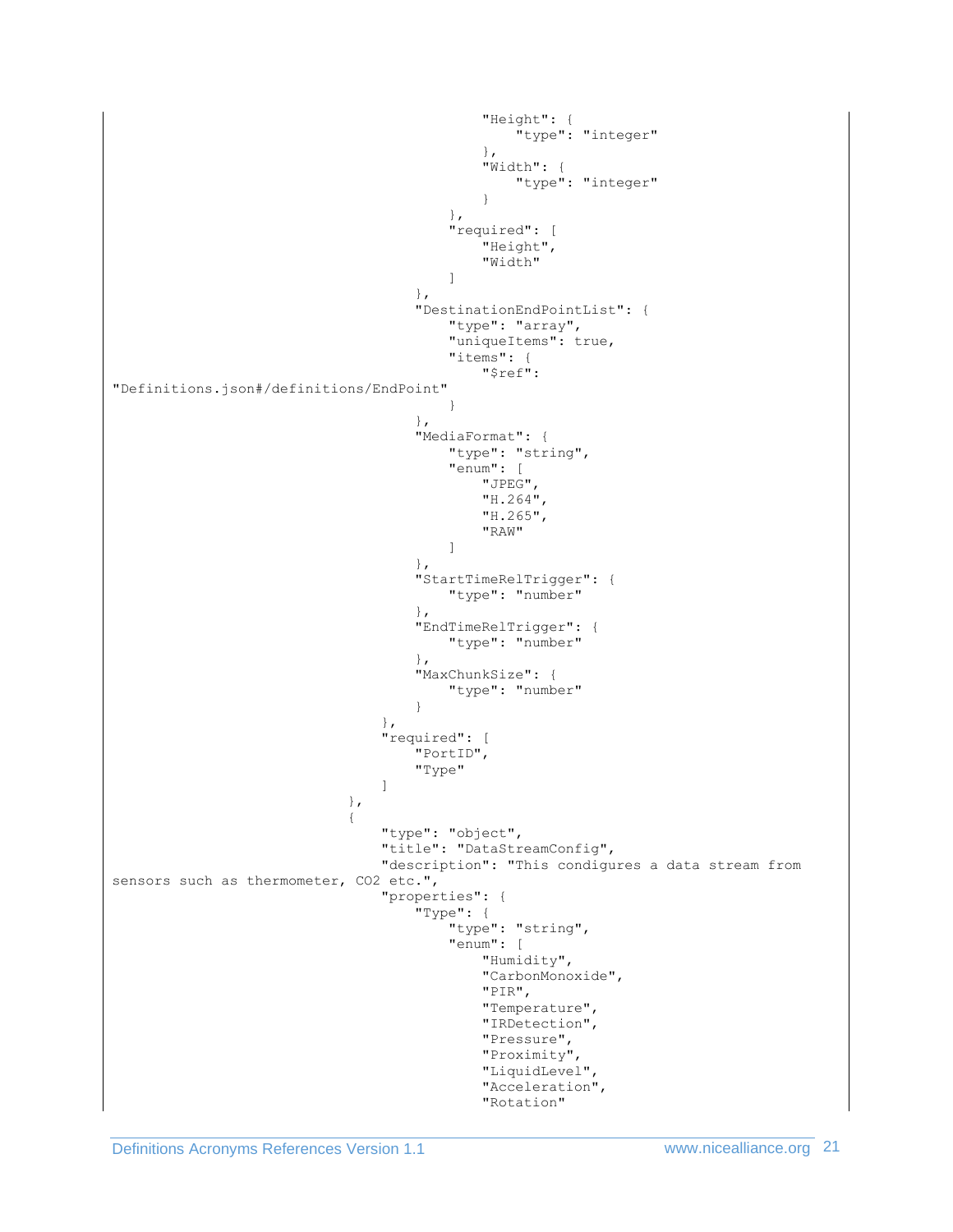```
\mathbb{R}^n , the contract of the contract of the contract of the contract of the contract of the contract of the contract of the contract of the contract of the contract of the contract of the contract of the contract of 
 },
                                      \},<br>"PortID": {<br>\frac{1}{2}"type": "string",
                                          "description": "PortID allocated within the 
Node for this output. "
 },
                                      },<br>"SamplePeriod": {
                                           "type": "number",
                                          "description": "Time between samples. 1 means 
1 sample per second. O.5 means 2 samples per second. 10 means one sample every 10 
seconds."
 },
                                      "MediaFormat": {
                                           "type": "string",
                                           "enum": [
                                               "JSON"
\mathbb{R}^n , the contract of the contract of the contract of the contract of the contract of the contract of the contract of the contract of the contract of the contract of the contract of the contract of the contract of 
 },
                                      "DestinationEndPointList": {
                                           "type": "array",
                                          "uniqueItems": true,
                                          "items": {
                                               "$ref": 
"Definitions.json#/definitions/NetworkEndPointSpecifier"
 }
 },
                                      "StartTimeRelTrigger": {
                                           "type": "number"
 },
                                      "EndTimeRelTrigger": {
                                           "type": "number"
 },
                                      "MaxChunkSize": {
                                           "type": "number"
 }
 },
                                  "required": [
                                      .<br>"PortID",
                                       "Type"
 ]
 },
                              {
                                   "type": "object",
                                  "title": "AudioStreamConfiguration",
                                  "description": "Configures audio stream output from 
Node.",
                                  "properties": {
                                       "Type": {
                                           "type": "string",
                                          "enum": [
                                               "Audio"
\mathbb{R}^n , the contract of the contract of the contract of the contract of the contract of the contract of the contract of the contract of the contract of the contract of the contract of the contract of the contract of 
 },
                                      "PortID": {
                                          "type": "string"
 },
                                       "SampleRate": {
                                           "type": "number"
 },
                                      "SampleDepth": {
                                           "type": "integer"
 },
```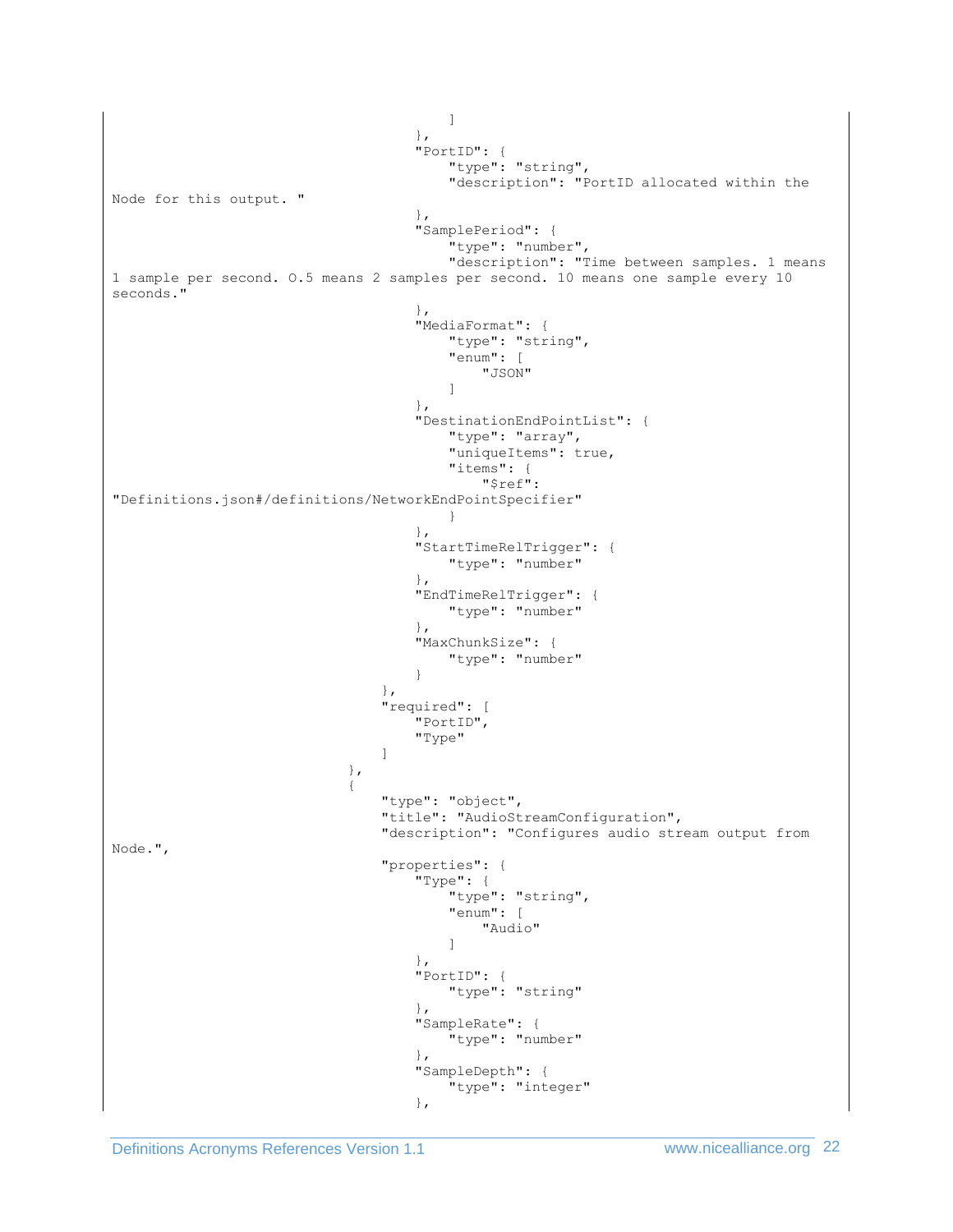```
 "MediaFormat": {
                                             "type": "string",
                                            "enum": [
                                                 "AAC",
                                                "MP3",
                                                "WAV"
\mathbb{R}^n , the contract of the contract of the contract of the contract of the contract of the contract of the contract of the contract of the contract of the contract of the contract of the contract of the contract of 
 },
                                         "DestinationEndPointList": {
 "type": "array",
                                            "description": "Defines the locations that the 
audio stream may be writen to. This may be using WebRTC or HTTPS.",
                                            "uniqueItems": true,
                                            "items": {
                                                 "$ref": 
"Definitions.json#/definitions/NetworkEndPointSpecifier"
 }
 },
                                        "StartTimeRelTrigger": {
                                            "type": "number"
 },
                                         "EndTimeRelTrigger": {
                                             "type": "number"
 },
                                        "MaxChunkSize": {
                                             "type": "number"
 }
 },
                                   "required": [
                                        "PortID",
                                       "Type"
 ]
 },
                               {
 "type": "object",
                                   "title": "ImageConfiguration",
                                   "description": "Image output configuration",
                                    "properties": {
                                        \overline{\text{``Type''}}: {
                                             "type": "string",
                                            "enum": [
                                                 "Image"
\mathbb{R}^n , the contract of the contract of the contract of the contract of the contract of the contract of the contract of the contract of the contract of the contract of the contract of the contract of the contract of 
 },
                                        "PortID": {
                                            "type": "string"
 },
                                        "ImageType": {
                                             "type": "string",
                                            "enum": [
                                                 "RGB",
                                                "IR",
                                                 "RGBIR",
                                                 "Depth",
                                                 "Thermal",
                                                 "StereoRGB"
\mathbb{R}^n , the contract of the contract of the contract of the contract of the contract of the contract of the contract of the contract of the contract of the contract of the contract of the contract of the contract of 
 },
                                       },<br>"Resolution": {
                                             "type": "object",
                                            "description": "Resolution in pixels.",
                                            "properties": {
                                                 "Height": {
```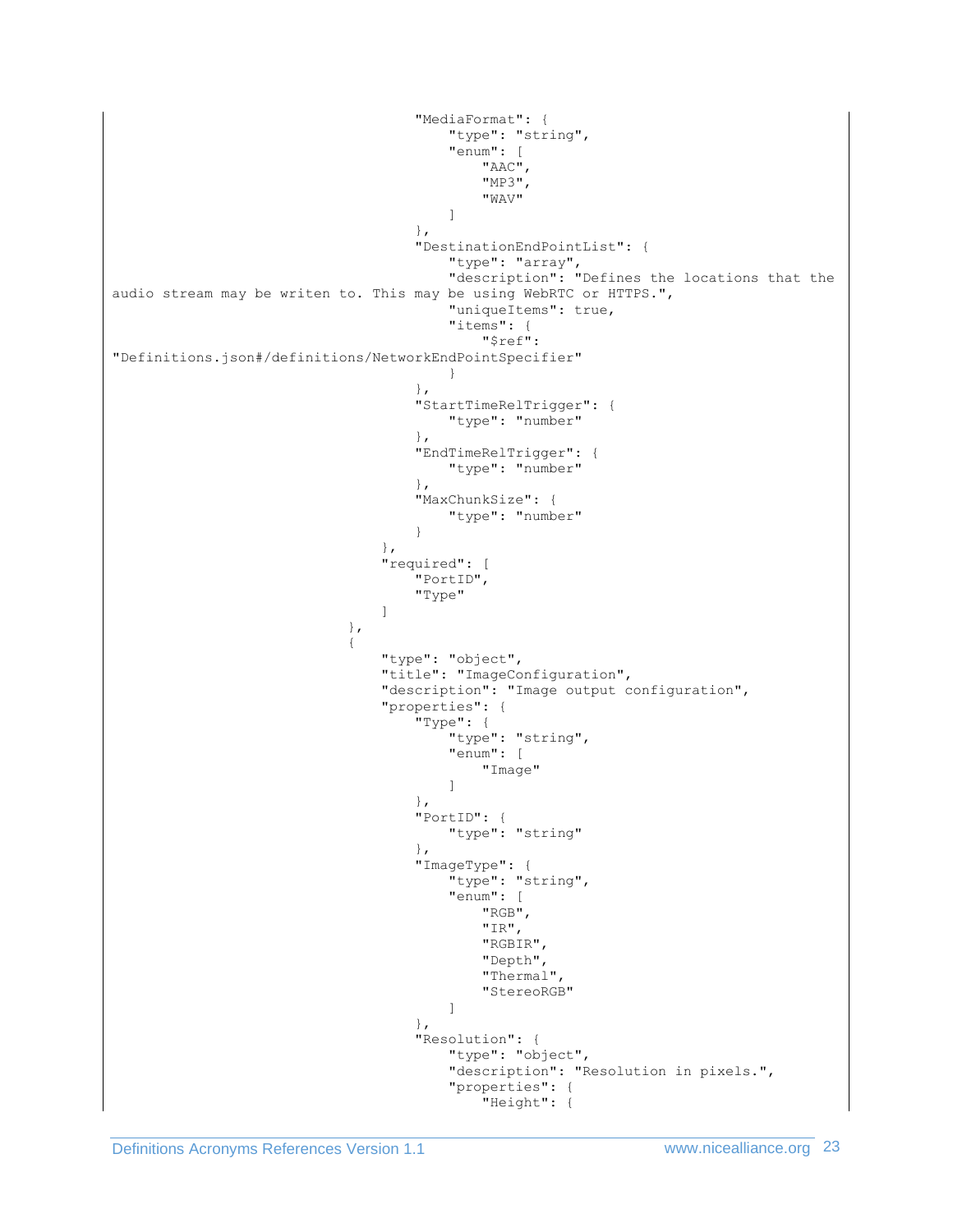```
 "type": "integer"
\},
                                                    ' width": {<br>"Width": {
                                                          "type": "integer"
 }
 },
                                               "required": [
                                                     "Height",
                                                     "Width"
\mathbb{R}^n , the contract of the contract of the contract of the contract of the contract of the contract of the contract of the contract of the contract of the contract of the contract of the contract of the contract of 
 },
                                           "MediaFormat": {
                                                "type": "string",
                                                "enum": [
                                                     "JPEG",
                                                    "RAW"
\mathbb{R}^n , the contract of the contract of the contract of the contract of the contract of the contract of the contract of the contract of the contract of the contract of the contract of the contract of the contract of 
 },
                                            "DestinationEndPointList": {
                                                "type": "array",
                                               "uniqueItems": true,
                                               "items": {
                                                     "$ref": 
"Definitions.json#/definitions/EndPoint"
 }
 },
                                           "TimeRelTrigger": {
                                                "type": "number"
 }
 },
                                      "required": [
                                           "PortID",
                                          "Type"
 ]
 }
\sim 100 \sim 100 \sim 100 \sim 100 \sim 100 \sim 100 \sim 100 \sim 100 \sim 100 \sim 100 \sim 100 \sim 100 \sim 100 \sim 100 \sim 100 \sim 100 \sim 100 \sim 100 \sim 100 \sim 100 \sim 100 \sim 100 \sim 100 \sim 100 \sim 
 }
                    },
                   "Transducers": {
                        "type": "array",
                       "uniqueItems": true,
                        "items": {
                             "anyOf": [
 {
                                       "type": "object",
                                      "title": "AudioSensorConfig",
                                      "description": "Configuration of the audio sensor.",
                                      "properties": {
                                            "Type": {
                                                "type": "string",
                                               "enum": [
                                                     "Microphone"
\mathbb{R}^n , the contract of the contract of the contract of the contract of the contract of the contract of the contract of the contract of the contract of the contract of the contract of the contract of the contract of 
 },
                                           "TransducerID": {
                                                "type": "string",
                                                "description": "Unique ID for the sensor."
 },
                                          "SampleRate": {
                                                "type": "number",
                                               "description": "Number of samples per second."
 },
                                           "SampleDepth": {
```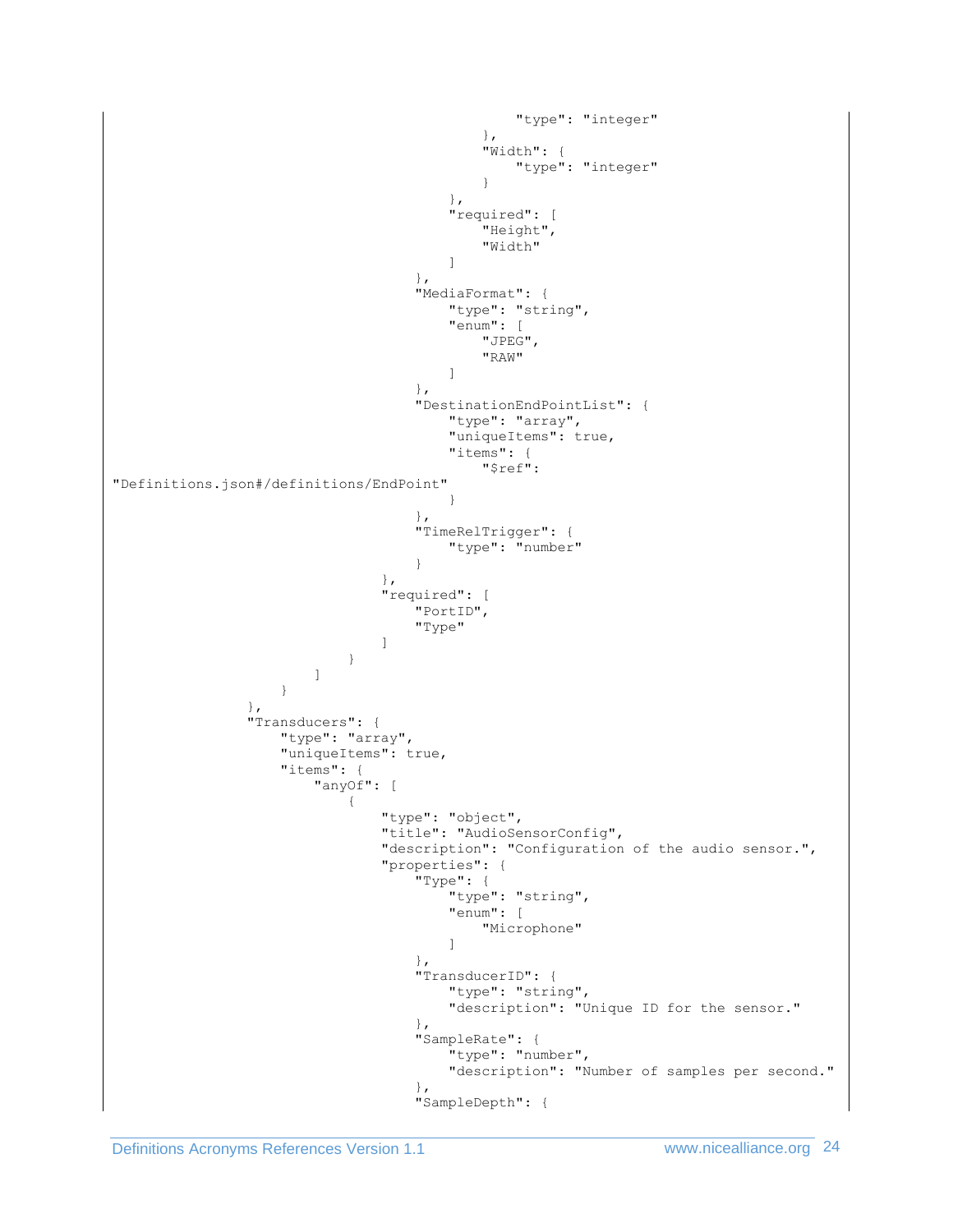"type": "integer", "description": "Number of bits of resolution for audio samples." }, "InputToAnalysis": { "type": "boolean", "description": "If true then Audio is sent to the Analysis function in the Node." }, },<br>"PortIDList": {<br>"Port "type": "array", "description": "The audio should be sent to the listed PortIDs", "uniqueItems": true, "items": { "type": "string" } } }, "required": [ .<br>"InputToAnalysis", "TransducerID", "Type" ] }, { "type": "object", "description": "The volume of the speaker can be controlled. ", "properties": { "Type": { "type": "string", "enum": [ "Speaker"  $\mathbb{R}^n$  , the contract of the contract of the contract of the contract of the contract of the contract of the contract of the contract of the contract of the contract of the contract of the contract of the contract of }, "TransducerID": { "type": "string", "description": "Unque ID of the speaker." }, "OutputLevel": { "type": "number", "description": "Output level setting in dB." }, "PortID": { "type": "string", "description": "Port with incomming audio stream." } }, "required": [ "PortID", "TransducerID", "Type" ] }, { "type": "object", "description": "ID of the Capture Sequence that should be used for the configuration of the Image Sensor. If no CaptureSequence is defined the Node may use a default setting associated by the implementation of the Node. ", "properties": { "Type": {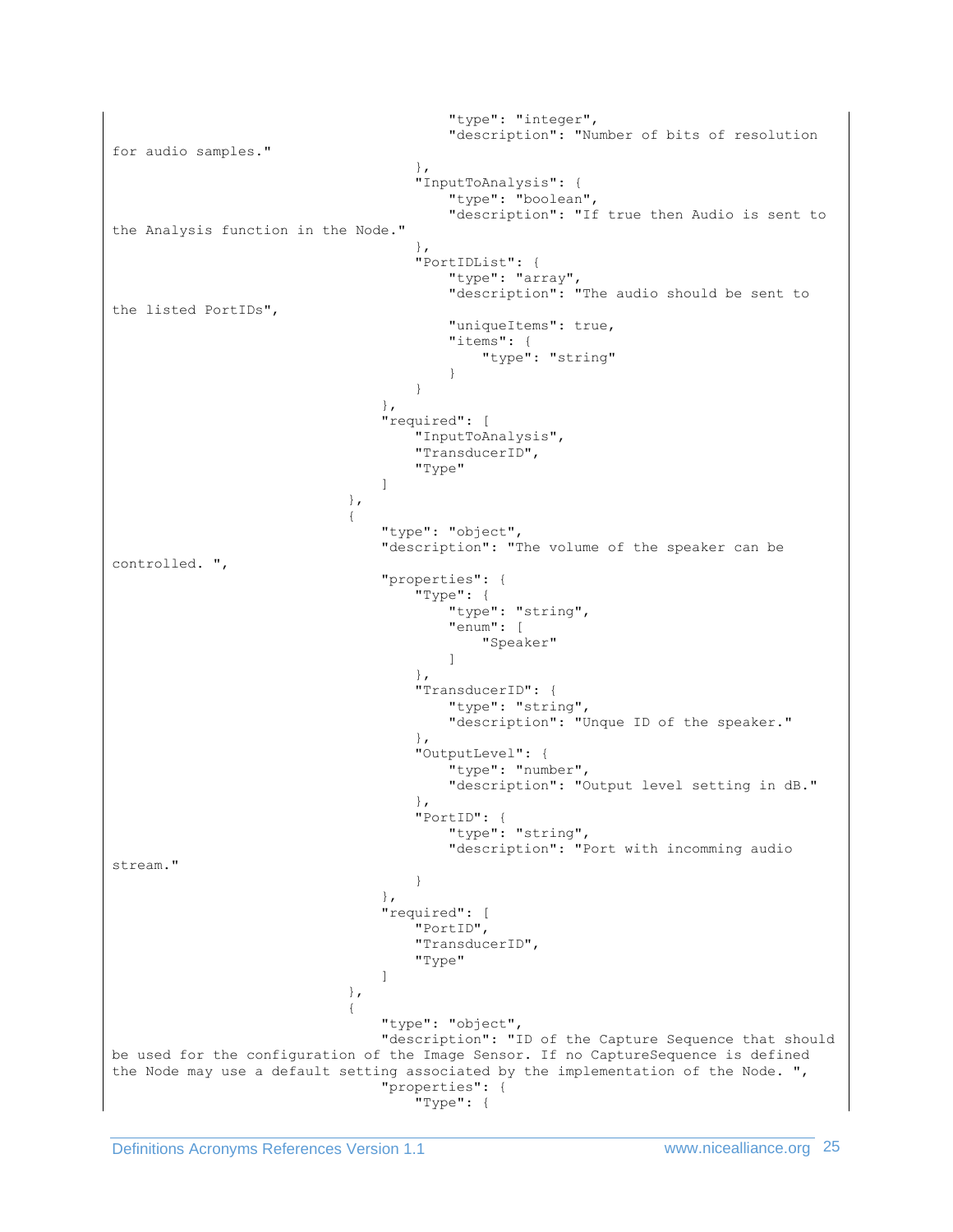```
 "type": "string",
                                          "enum": [
                                               "Image Sensor"
\mathbb{R}^n , the contract of the contract of the contract of the contract of the contract of the contract of the contract of the contract of the contract of the contract of the contract of the contract of the contract of 
 },
                                      "TransducerID": {
                                          "type": "string"
 },
                                       "DefaultCaptureSequence": {
                                           "type": "string"
 },
                                      "InputToAnalysis": {
                                           "type": "boolean",
                                           "description": "If true then input to Analysis 
function."
 },
                                     ' PortIDList": {
                                           "type": "array",
                                           "description": "",
                                          "uniqueItems": true,
                                          "items": {
                                               "type": "string"
 }
 }
 },
                                 "required": [
                                     .<br>"InputToAnalysis",
                                     "TransducerID",
                                     "Type"
 ]
 }
\sim 100 \sim 100 \sim 100 \sim 100 \sim 100 \sim 100 \sim 100 \sim 100 \sim 100 \sim 100 \sim 100 \sim 100 \sim 100 \sim 100 \sim 100 \sim 100 \sim 100 \sim 100 \sim 100 \sim 100 \sim 100 \sim 100 \sim 100 \sim 100 \sim 
 }
                  },
                  "Mode": {
                      "type": "object",
                     "description": "Defines either NICE defined SceneMode or 
DeviceDefinedAnalysis - which is a proprietary Computer Vision or AI in the device.",
                      "properties": {
                          "SceneMode": {
                             "type": "string",
                             "enum": [
                                  "Motion",
                                 "Face",
                                  "Human",
                                  "Vehicle",
                                 "Label",
                                 "Animal",
                                 "TexLogoQRCode",
                                 "Custom"
\overline{\phantom{a}} },
                         "SceneModeConfig": {
 "type": "array",
                             "description": "This defines the depth of analysis 
performed and whether a resut of an output can be used to drive a subsequent capture 
of frames.",
                              "uniqueItems": true,
                             "items": {
                                  "type": "object",
                                 "properties": {
                                      "AnalysisStage": {
                                           "type": "string",
```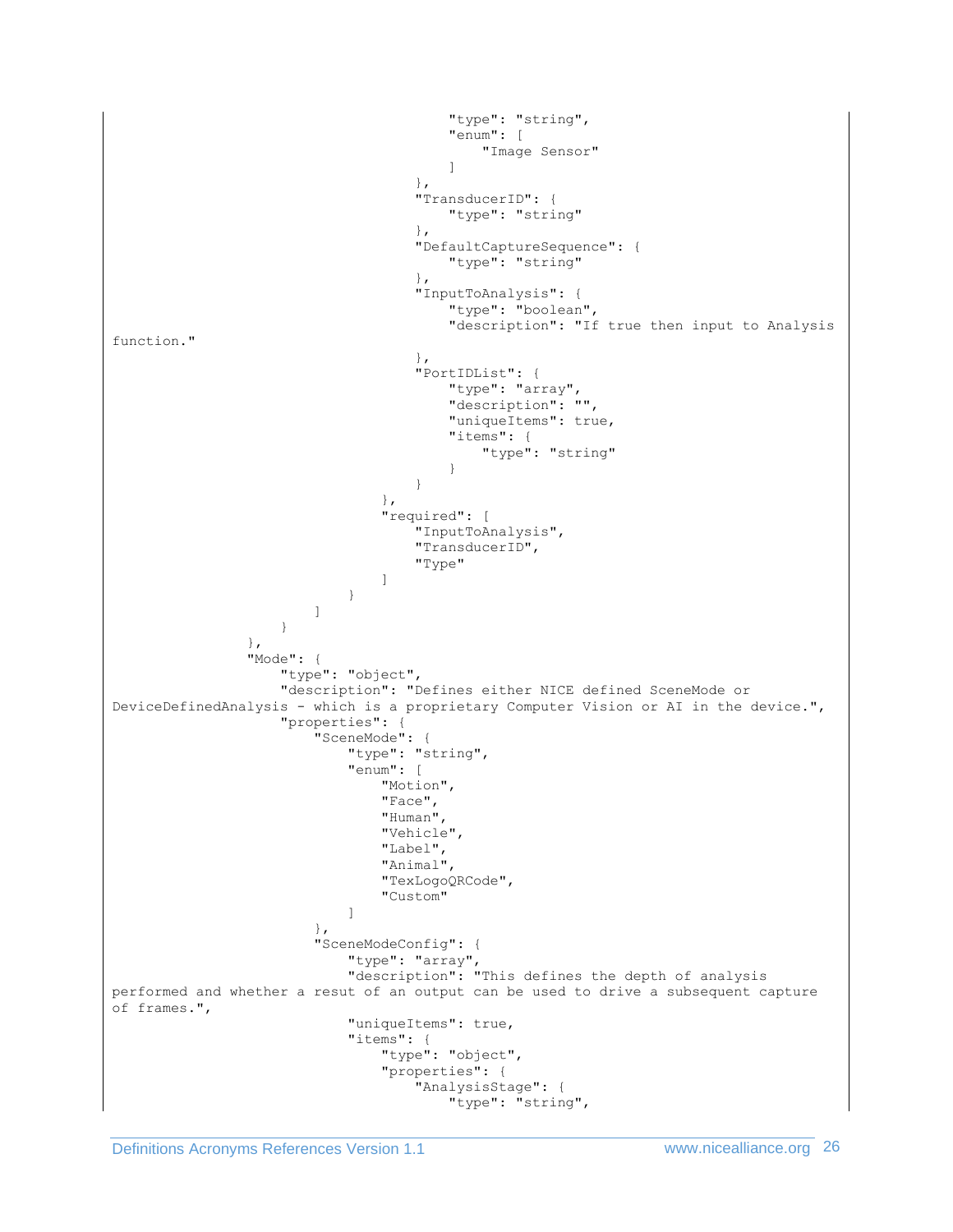```
 "enum": [
                                        "Motion",
                                        "Detect",
                                        "Recognize",
                                        "Characterize"
\mathbb{R}^n , the contract of the contract of the contract of the contract of the contract of the contract of the contract of the contract of the contract of the contract of the contract of the contract of the contract of 
 },
                                  "AnalysisDrivenRegionOfInterest": {
                                      "type": "boolean",
                                     "description": "If TRUE then the regions of 
interest generated from this analysis stage should be fed back to another Node."
 },
                                 "AnalysisThreshold": {
                                      "type": "number",
                                     "description": "The output of the analysis 
should be greater than this value to trigger the Capture Sequence."
 },
                                 "CaptureSequenceID": {
                                      "type": "string",
                                      "description": "Capture Sequence ID to be 
implemented if the analsyis has a positive outcome"
 },
                                 "FeedbackEndPoint": {
                                      "$ref": 
"Definitions.json#/definitions/NetworkEndPointSpecifier"
 }
 },
                             "required": []
 }
 },
                      "CustomAnalysis": {
                           "type": "object",
                          "description": "Algorithm implemented in device that 
performs a proprietary AI function.",
                           "properties": {
                              "CustomAnalysisID": {
                                  "type": "string",
                                 "description": "Each algorithm and set of weights 
has a unique ID that is defined by NICE. This value shall be carried in this record."
 },
                             "AnalysisDescription": {
                                  "type": "string",
                                 "description": "Description of algorithm."
 },
                             "AnalysisDrivenRegionofInterest": {
                                  "type": "boolean",
                                 "description": "If TRUE then the regions of 
interest generated from this analysis stage should be fed back to another Node."
 },
                             "AnalysisThreshold": {
                                  "type": "number",
                                 "description": "The output of the analysis should
be greater than this value to trigger the Capture Sequence."
                             },
                             "CaptureSequenceID": {
                                  "type": "string",
                                 "description": "Capture Sequence ID to be 
implemented if the analsyis has a positive outcome"
 },
                             "FeedbackEndPoint": {
                                  "$ref": 
"Definitions.json#/definitions/NetworkEndPointSpecifier"
 },
```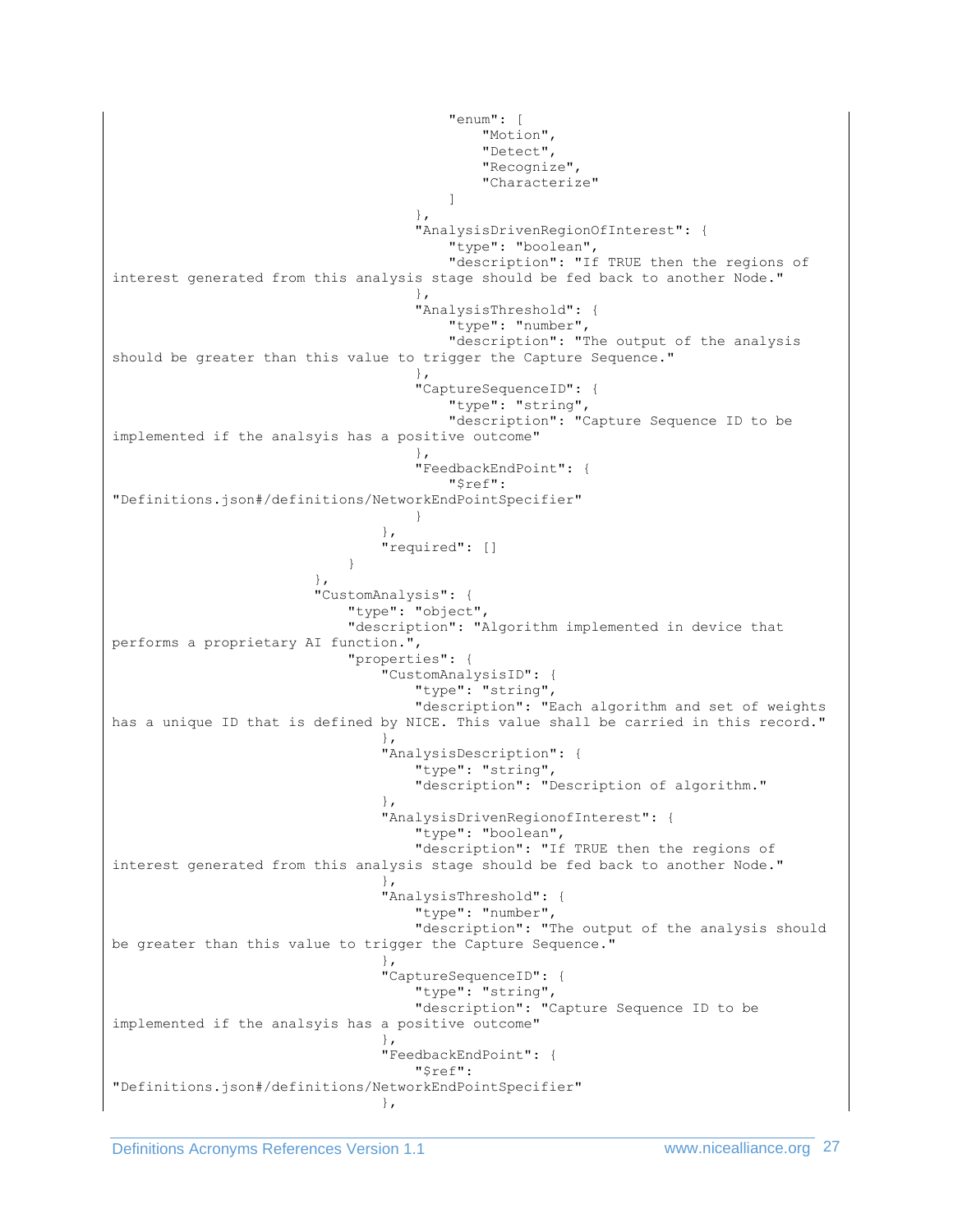```
 "Encryption": {
                               "$ref": "Definitions.json#/definitions/Encryption"
 }
 }
 },
                    "LabelRefDataList": {
                        "type": "array",
                       "description": "For a specific label the following are 
reference data such as images for the particular label. The Node shall process these 
images to create the appropriate reference vector and store which RefDataIDs have been 
used to create the vector. If new RefDataIDs are detected in the SceneMode object the 
vector shall be regenerated with the listed RefData.",
                        "uniqueItems": true,
                       "items": {
                           "type": "object",
                           "properties": {
                               "LabelName": {
                                  "type": "string",
                                 "description": "Label name for example for 
facial recognition this would be the name or id of an individual."
 },
                              "RefDataList": {
                                  "type": "array",
                                  "uniqueItems": true,
                                  "items": {
                                      "type": "object",
                                     "properties": {
                                         "RefDataID": {
                                            "type": "string"
 },
                                        "RefDataEndPoint": {
 "$ref": 
"Definitions.json#/definitions/NetworkEndPointSpecifier"
 }
\},
                                     "required": [
                                         "RefDataID"
\mathbb{R}^n . The contract of the contract of the contract of the contract of the contract of the contract of the contract of the contract of the contract of the contract of the contract of the contract of the contract of 
 }
 },
                               "RefData": {
                                  "type": "array",
                                 "uniqueItems": true,
                                 "items": {
                                      "type": "object",
                                     "properties": {
                                         "RefDataID": {
                                            "type": "string"
 },
                                        "RefData": {
                                           "type": "string",
                                           "description": "Reference data 
encoded in Base64. For example an image of a persons face."
 },
                                        "Encryption": {
                                            "$ref": 
"Definitions.json#/definitions/Encryption"
 }
\},
                                     "required": [
                                         "RefDataID",
                                        "RefData",
                                         "Encryption"
```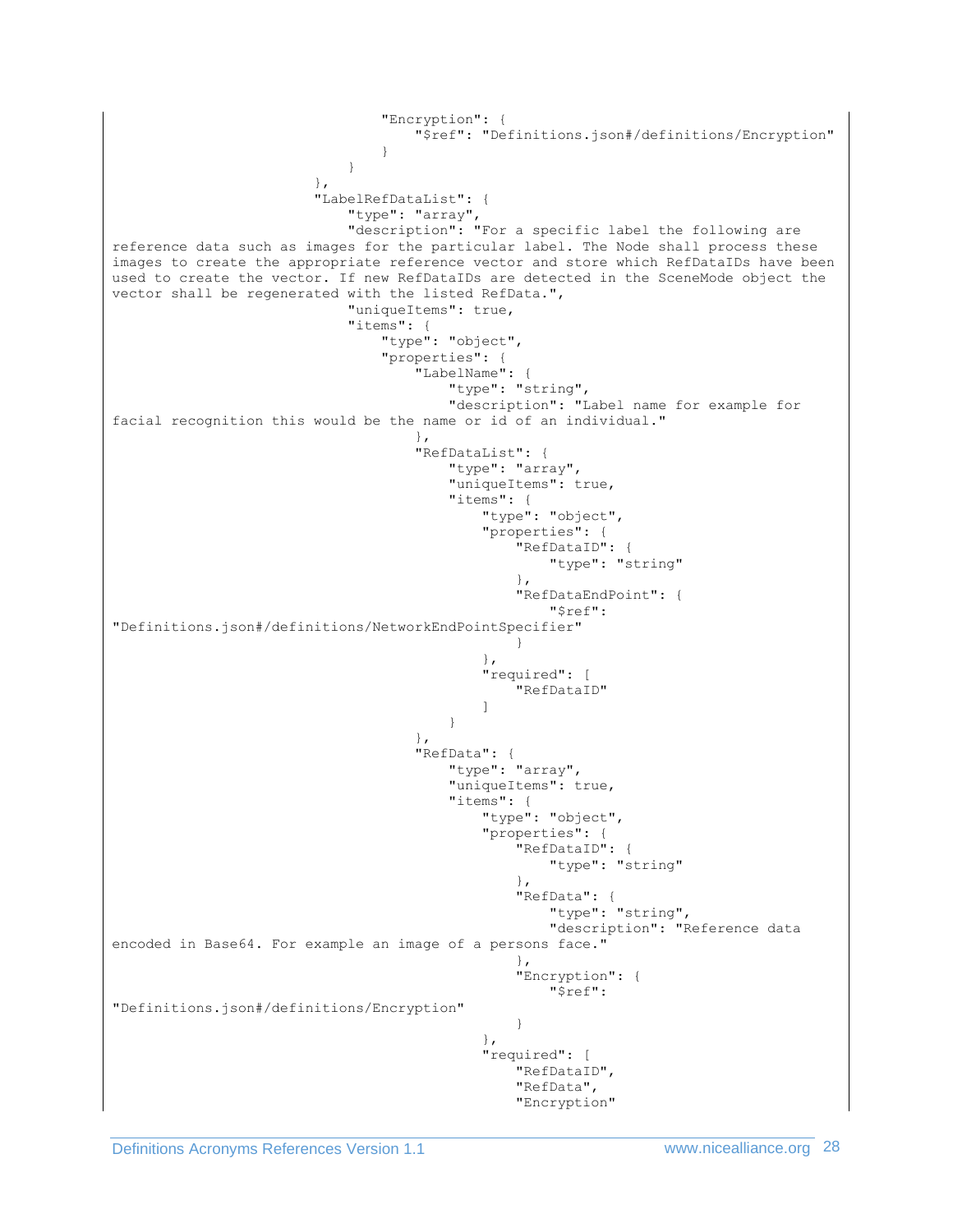```
\mathbb{R}^n . The contract of the contract of the contract of the contract of the contract of the contract of the contract of the contract of the contract of the contract of the contract of the contract of the contract of 
 }
 },
                                  "ProcessingStage": {
                                      "type": "string",
                                     "description": "This indicates which analysis 
stage should use the reference data.",
                                      "enum": [
                                          "CustomAnalysis",
                                         "Motion",
                                         "Detect",
                                         "Recognize",
                                         "Characterize"
\mathbb{R}^n , the contract of the contract of the contract of the contract of the contract of the contract of the contract of the contract of the contract of the contract of the contract of the contract of the contract of 
 }
 },
                              "required": [
                                  "ProcessingStage",
                                   "LabelName"
 ]
 }
 },
                      "SceneMarkInputList": {
 "type": "array",
                          "description": "Locations from where incomming SceneMarks 
may be received.",
                           "uniqueItems": true,
                          "items": {
                               "type": "object",
                               "properties": {
                                  "SceneMarkInputEndPoint": {
                                      "$ref": 
"Definitions.json#/definitions/NetworkEndPointSpecifier"
 }
 },
                               "required": []
 }
 },
                      "SceneMarkOutputList": {
                           "type": "array",
                          "description": "Locations where SceneMarks shoudl be sent 
to",
                           "uniqueItems": true,
                          "items": {
                               "type": "object",
                              "properties": {
                                   "SceneMarkOutputEndPoint": {
                                      "$ref": 
"Definitions.json#/definitions/NetworkEndPointSpecifier"
 }
 },
                              },<br>"required": []
 }
 },
                       "AudioAnalysisID": {
                           "type": "string"
 },
                       "TransducerInput": {
 "type": "array",
                          "description": "ID of Transducer Within Node to be used as 
Input to Analysis",
                           "uniqueItems": true,
                          "items": {
```